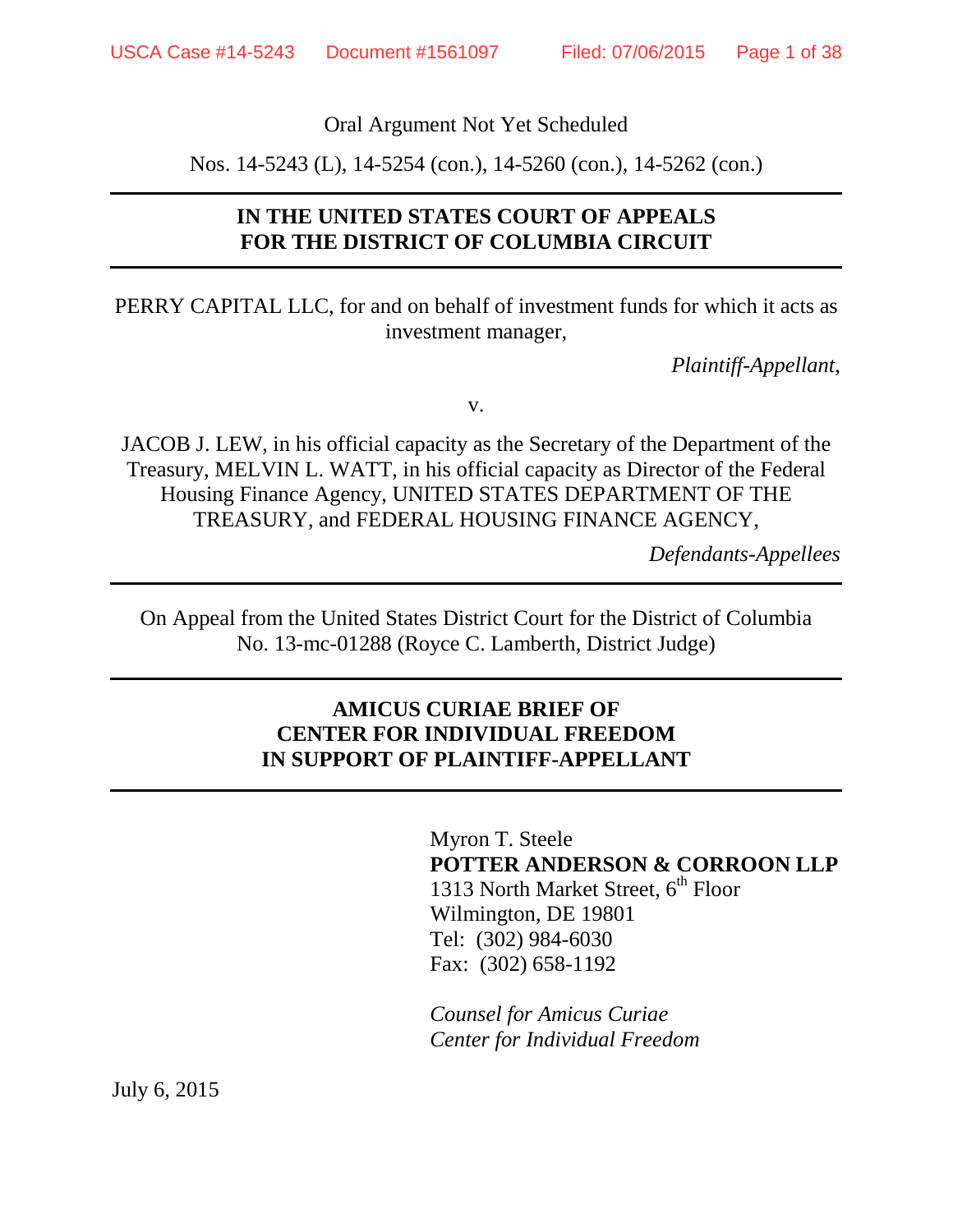### **CERTIFICATE AS TO PARTIES, RULINGS, AND RELATED CASES**

(A) **Parties and Amici.** All parties appearing before the district court and in this Court are listed in the Briefs filed by Plaintiffs-Appellants.

(B) **Rulings Under Review.** References to the rulings at issue appear in the Briefs filed by Plaintiffs-Appellants.

(C) **Related Cases.** This case has not previously been before this Court. Related cases are set forth in the Briefs filed by Plaintiffs-Appellants.

#### **CORPORATE DISCLOSURE STATEMENT**

Center for Individual Freedom ("CFIF") is a non-profit organization. It does not have any corporate parent. It does not have any stock, and therefore no publicly held company owns 10% or more of the stock of this *amicus curiae*.

### **STATEMENT REGARDING CONSENT TO FILE AND SEPARATE BRIEFING**

All parties have consented to the filing of this brief. CFIF is filing its notice of its intent to participate in this case as *amicus curiae* contemporaneously herewith. Pursuant to Circuit Rule 29(d), CFIF certifies that a separate brief is necessary to address an important issue of Delaware corporate law that underlies this case that the parties did not address in their briefing.<sup>1</sup>

 $<sup>1</sup>$  No counsel for a party authored this brief in whole or in part, and no person other</sup> than the *amicus curiae* contributed money that was intended to fund the preparation or submission of this brief. *See* Fed. R. App. P. 29(c)(5).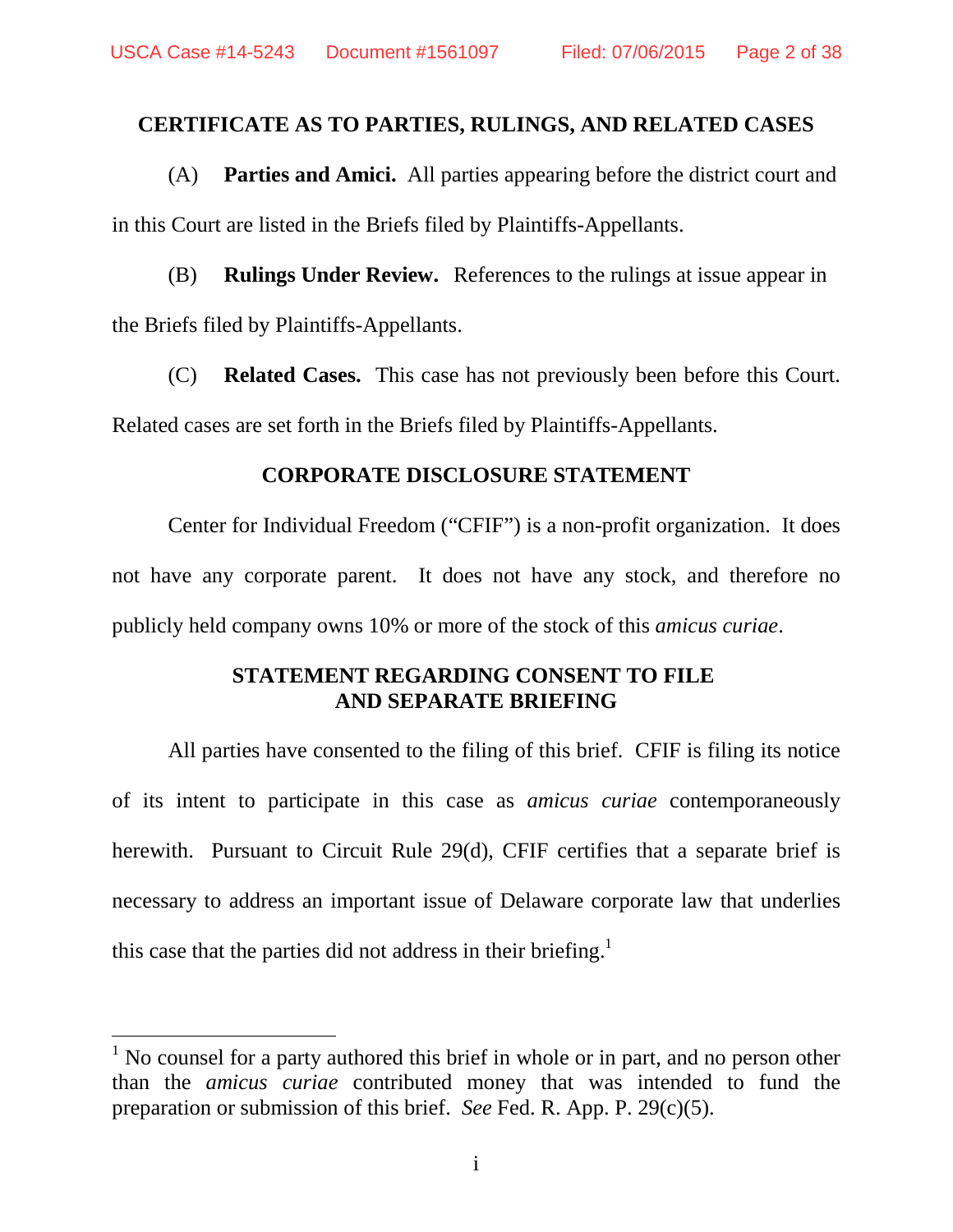# **GLOSSARY**

| APA         | <b>Administrative Procedure Act</b>          |  |
|-------------|----------------------------------------------|--|
| <b>CFIF</b> | Center for Individual Freedom                |  |
| <b>DGCL</b> | Delaware General Corporation Law             |  |
| <b>FHFA</b> | <b>Federal Housing Finance Agency</b>        |  |
| Fannie Mae  | <b>Federal National Mortgage Association</b> |  |
| Freddie Mac | Federal Home Loan Mortgage Corporation       |  |
| <b>HERA</b> | Housing and Economic Recovery Act of 2008    |  |
| Treasury    | United States Department of the Treasury     |  |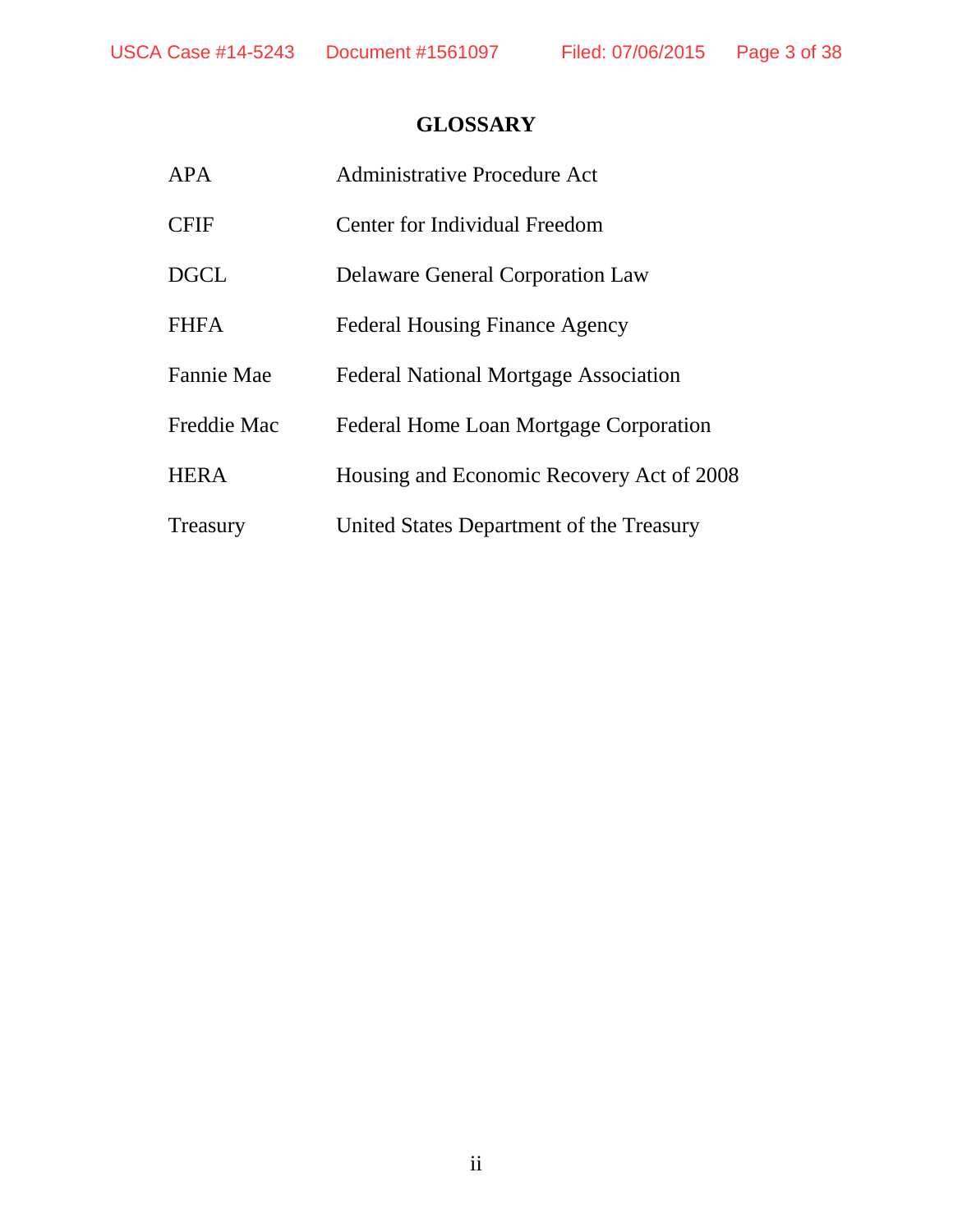### **STATEMENT OF IDENTITY, INTEREST IN CASE, AND SOURCE OF AUTHORITY TO FILE**

CFIF is a non-partisan, non-profit organization with the mission to protect and defend individual freedoms and individual rights guaranteed by the U.S. Constitution. Based in Alexandria, Virginia, CFIF is a non-profit, 501(c)(4) corporation that relies on private financial support from individuals, associations, foundations and corporations.

CFIF seeks to focus public, legislative and judicial attention on the rule of law as embodied in the federal and state constitutions. Those fundamental documents both express and safeguard society's commitment to individual freedom, not only through specific protections such as the Bill of Rights, but also through structural protections that constrain and disperse governmental authority.

The parties' briefing does not address the Delaware corporate law principles that underlie this case and, indeed, are dispositive of it. CFIF seeks to provide the Court with its expertise in this area of the law.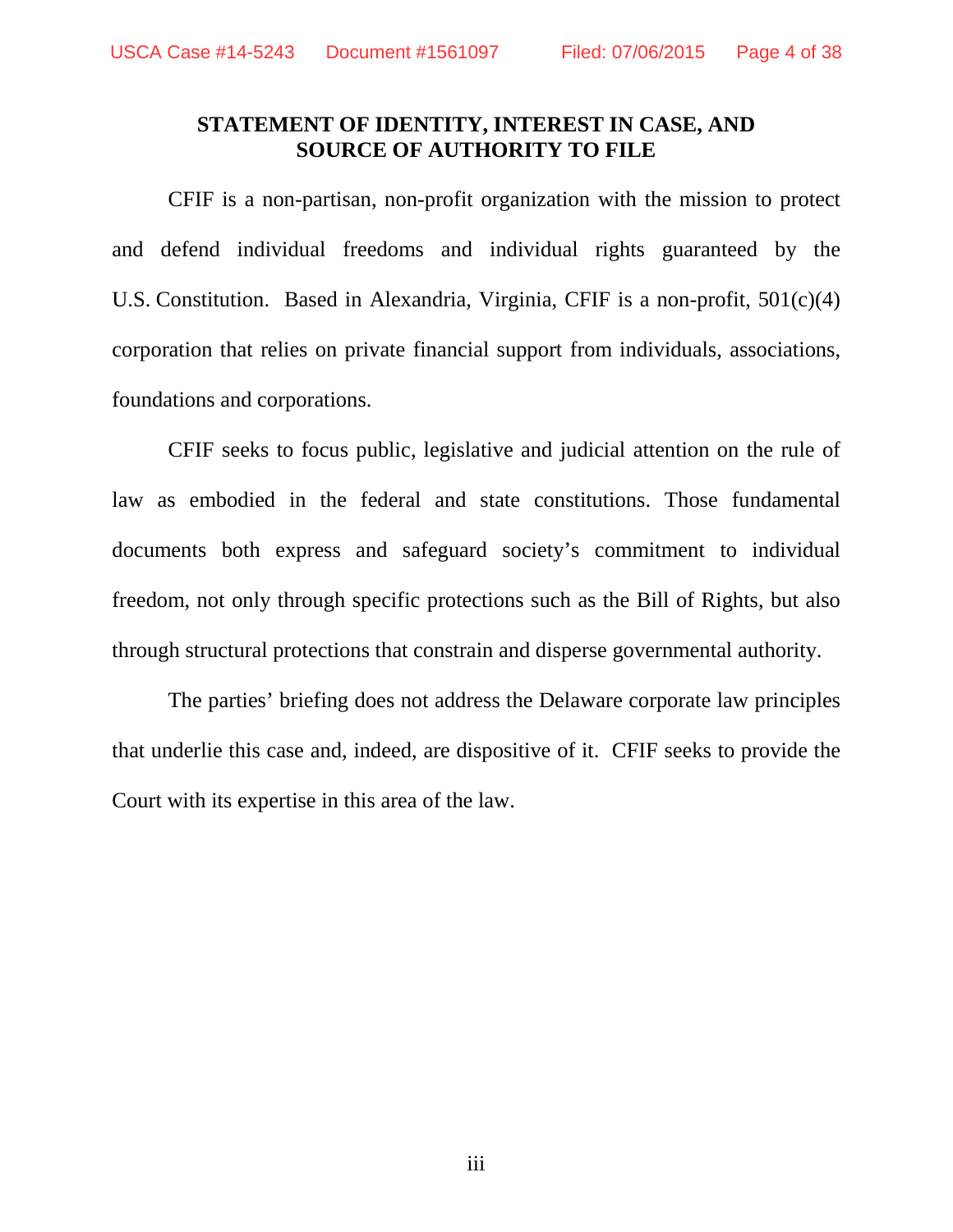# **TABLE OF CONTENTS**

# **Page(s)**

| $\mathbf{I}$ . |                                                        |  |  |
|----------------|--------------------------------------------------------|--|--|
| $\Pi$ .        | Preferred Stock Under The Delaware General Corporation |  |  |
| Ш.             |                                                        |  |  |
| IV.            |                                                        |  |  |
|                |                                                        |  |  |
|                |                                                        |  |  |
|                |                                                        |  |  |
|                |                                                        |  |  |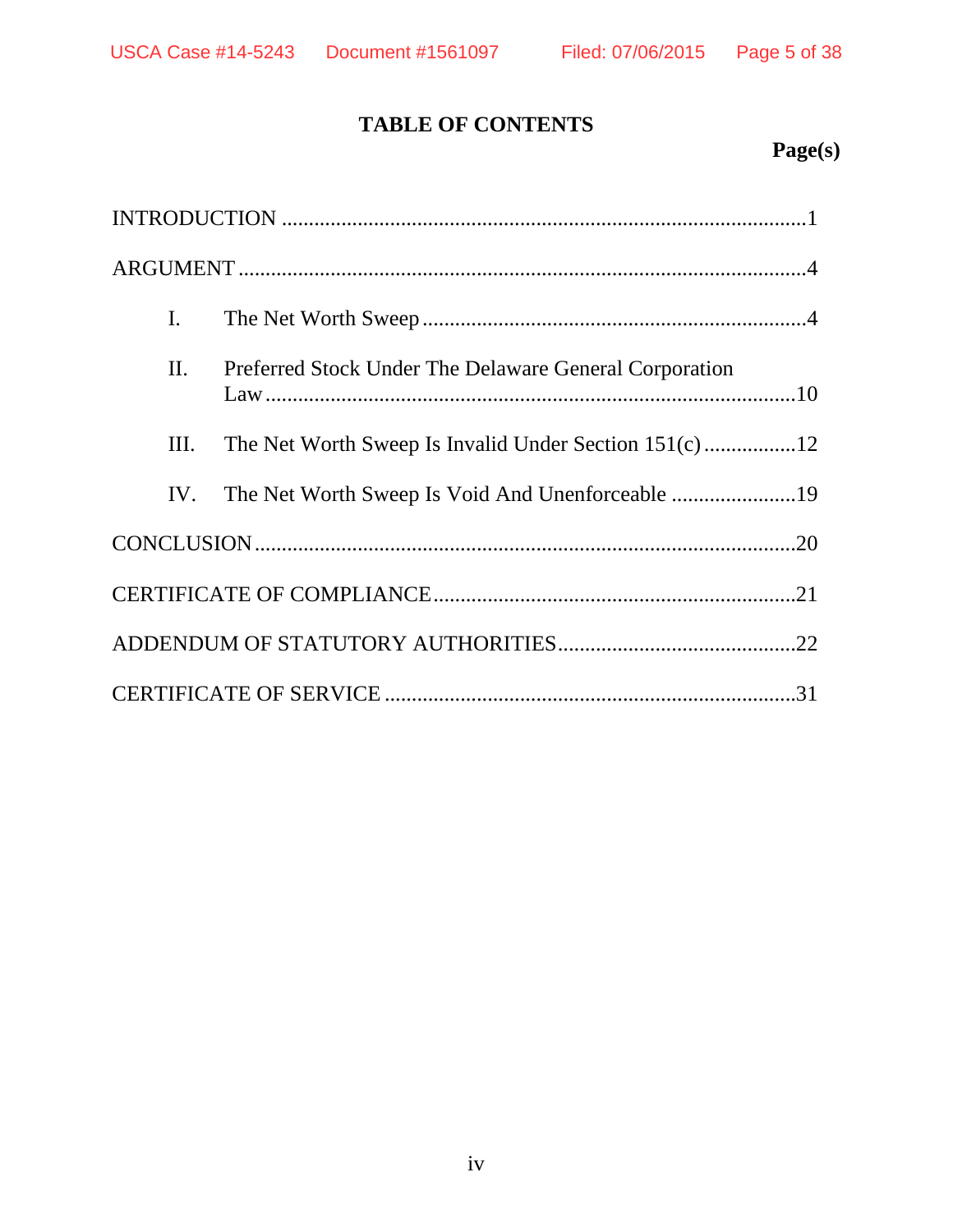# **TABLE OF AUTHORITIES**

# **CASES**

# **Page(s)**

| Cigna Health & Life Ins. Co. v. Audax Health Solutions, Inc., |
|---------------------------------------------------------------|
| Hildreth v. Castle Dental Ctrs., Inc.,                        |
| Kain v. Angle,                                                |
| Liebermann v. Frangiosa,                                      |
| Pa. Co. for Insurances on Lives & Granting Annuities v. Cox,  |
| Shintom Co., Ltd. v. Audiovox Corp.,                          |
| STAAR Surgical Co. v. Waggoner,                               |
| Starring v. Am. Hair & Felt Co.,                              |
| SV Inv. Partners, LLC v. ThoughtWorks, Inc.,                  |
| Treves v. Menzies,                                            |
| Triplex Shoe Co. v. Rice & Hutchins, Inc.,                    |
| U.S. Inspect Inc. v. McGreevy,                                |
| United Artists Theatre Co. v. Walton,                         |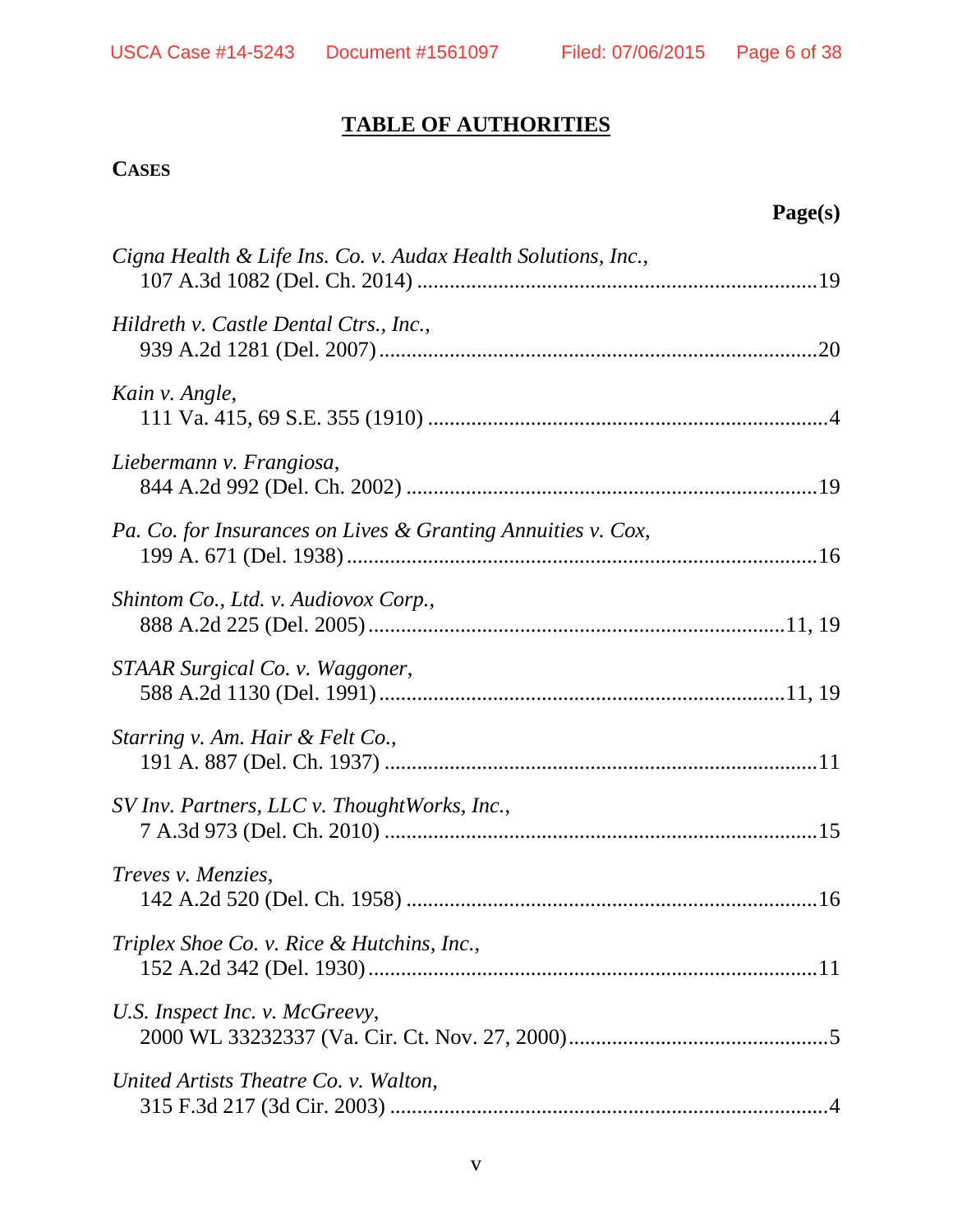| Waggoner v. Laster,                                                                                                            |  |
|--------------------------------------------------------------------------------------------------------------------------------|--|
| Weinberg v. Baltimore Brick Co.,                                                                                               |  |
| <b>STATUTES &amp; REGULATIONS</b>                                                                                              |  |
|                                                                                                                                |  |
|                                                                                                                                |  |
|                                                                                                                                |  |
|                                                                                                                                |  |
|                                                                                                                                |  |
|                                                                                                                                |  |
|                                                                                                                                |  |
| <b>OTHER AUTHORITIES</b>                                                                                                       |  |
| R. Franklin Balotti & Jesse A. Finkelstein, The Delaware Law of<br>Corporations & Business Organizations, (3rd ed. 2015)11, 17 |  |
|                                                                                                                                |  |
| Richard M. Buxbaum, Preferred Stock—Law and Draftsmanship, 42                                                                  |  |
| David A. Drexler, Lewis S. Black, Jr. & A. Gilchrist Sparks III,                                                               |  |
|                                                                                                                                |  |
|                                                                                                                                |  |
| Lawrence E. Mitchell, The Puzzling Paradox of Preferred Stock (And                                                             |  |
| Mark E. Van Der Weide, Against Fiduciary Duties to Corporate                                                                   |  |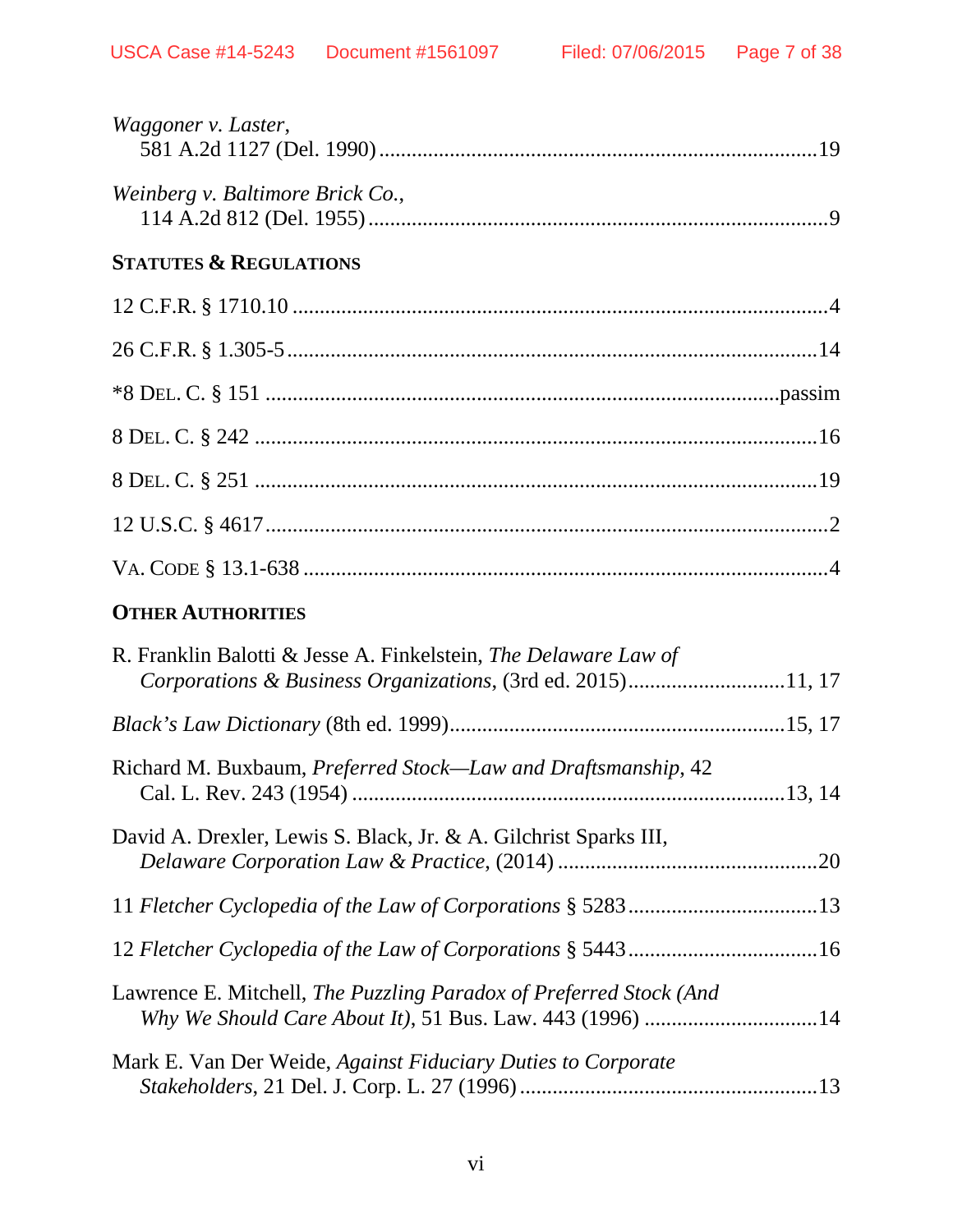#### **INTRODUCTION**

Delaware law is the rule of decision for the Federal National Mortgage Association ("Fannie Mae") to the extent not inconsistent with its enabling legislation, public purpose, or charter. Lost in the mix of federal questions raised in this appeal is a Delaware legal issue that the undersigned respectfully submits is dispositive. The "Net Worth Sweep" is unenforceable and void *ab initio* under Section 151 of the Delaware General Corporation Law ("DGCL"). Preferred stock of a Delaware corporation cannot be given a cumulative dividend right equal to all the net worth of the corporation in perpetuity. The Net Worth Sweep is a flatly illegal term for any preferred stock instrument, whether or not held by the federal government.

The invalidity of the Net Worth Sweep under Delaware law informs the federal questions posed by Plaintiffs-Appellants in this appeal:

- 1. Whether the Federal Housing Finance Agency ("FHFA") exceeded its statutory authority as conservator for Fannie Mae and the Federal Home Loan Mortgage Corporation ("Freddie Mac," and, together with Fannie Mae, the "Companies") under the Housing and Economic Recovery Act of 2008 ("HERA") by assenting to the Net Worth Sweep under which the Companies must transfer all of their net assets to the United States Department of the Treasury ("Treasury") and are prohibited from retaining capital, in service of the goal of eliminating the Companies; and
- 2. Whether Treasury exceeded its authority under HERA and violated the Administrative Procedure Act ("APA") by entering into the Net Worth Sweep in 2012, when HERA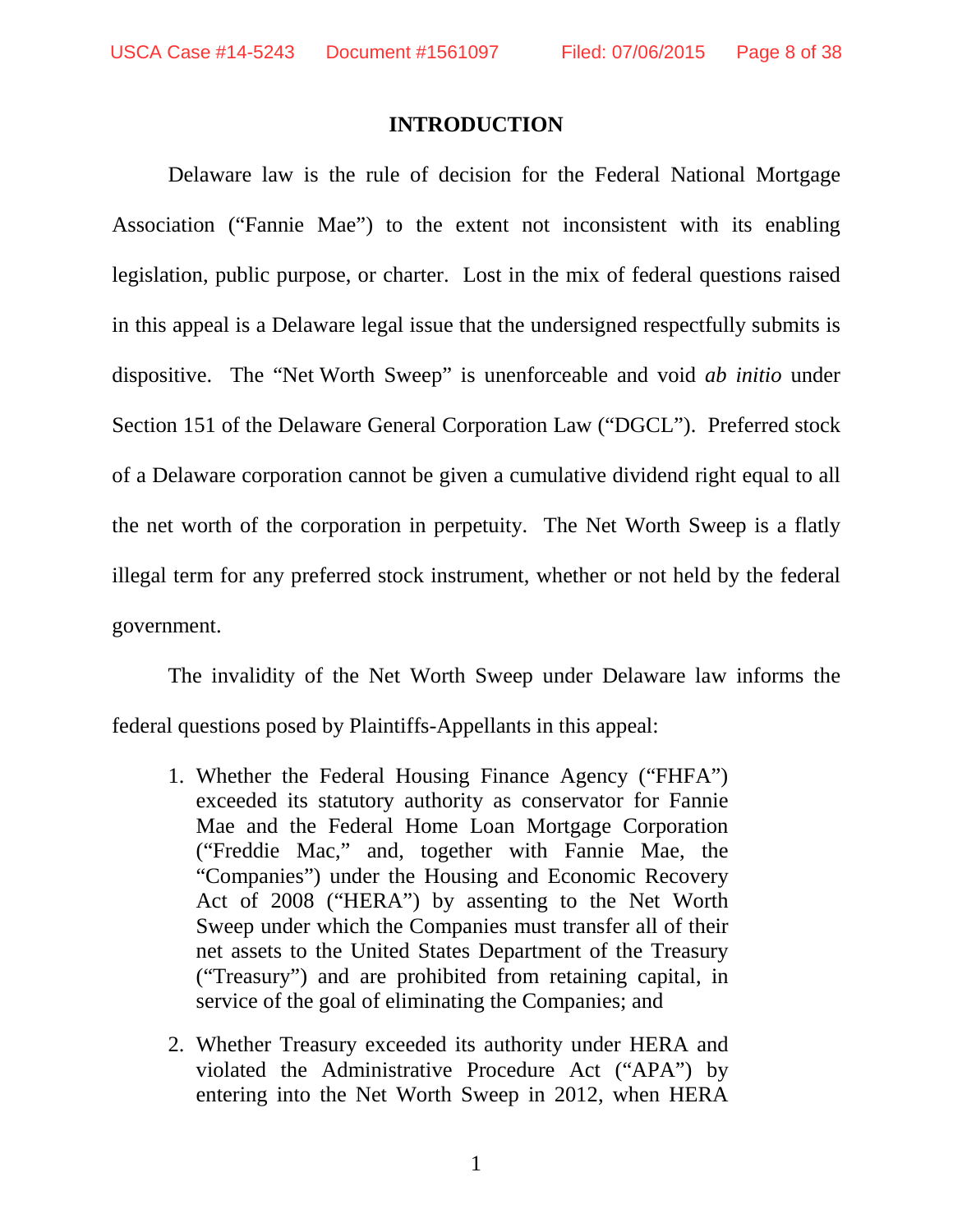expressly permitted Treasury after December 31, 2009, only "to hold [or] exercise any rights received in connection with, or sell, any obligations or securities [it had already] purchased," or by imposing the Net Worth Sweep based on outdated data without adequately examining reasonable alternatives.

If the Net Worth Sweep was illegal under the charter of the Companies, it exceeds FHFA's statutory authority as conservator by definition. Standing in the shoes of the board and the stockholders, FHFA cannot exercise a corporate power that the board and the stockholders could not themselves have exercised. *See* 12 U.S.C. § 4617(b)(2)(B) (granting the conservator the power to "operate the regulated entity with all the powers of the shareholders, the directors, and the officers of the regulated entity and conduct all business of the regulated entity").

Similarly, if the Net Worth Sweep is an illegal term for preferred stock, the amendment cannot possibly be regarded under Delaware law as Treasury's exercise of a "right received in connection with" preferred stock purchased by Treasury before December 31, 2009. Preferred stockholders cannot have a perpetual claim on all the residual earnings of the Companies to the exclusion of common stockholders under Delaware law.

Section 151 of the DGCL allows preferred stockholders to receive dividends "*at such rates*, on such conditions and at such times as shall be stated in the certificate of incorporation or in the [board] resolution . . . ." 8 *Del. C.* § 151(c) (emphasis added). Preferred stock dividends must be made "payable *in preference*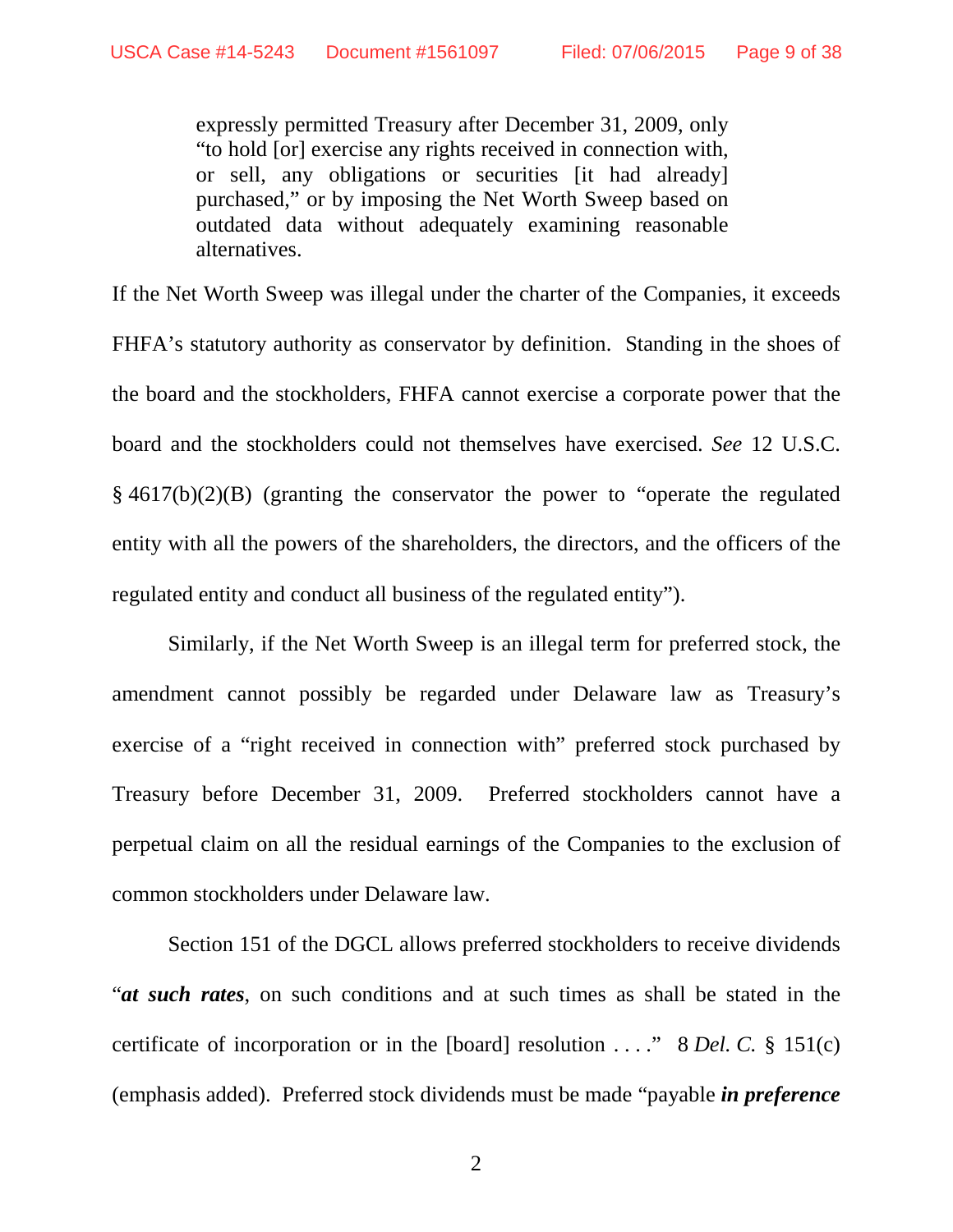*to, or in . . . relation to*, the dividends payable on any other class or classes or of any other series of stock[.]" *Id.* (emphasis added). Section 151 does not permit a provision requiring that a series of preferred stock receive a quarterly dividend equal to the entire net worth of a corporation to the necessary exclusion (in perpetuity) of any dividends ever being paid on junior stock. In fact, Section 151(c) specifically contemplates that, after payment of preferential dividends on senior preferred stock, "a dividend on the remaining class or classes or series of stock may then be paid out of the remaining assets of the corporation available for dividends . . . ." *Id.*

Because the Net Worth Sweep diverts, in perpetuity, all of the net worth of the Companies (assets minus liabilities) to Treasury, it neither is paid at a "rate" nor is it payable "in preference to" or "in relation to" the dividends payable to other classes or series of stock. The Net Worth Sweep is not paid at a "rate" because Treasury's participation in corporate earnings growth is unlimited, absolute, and perpetual. The Net Worth Sweep is not payable "in preference to" or "in relation to" the dividends payable to other classes or series of stock because it is payable to the absolute, permanent exclusion of dividends to other stockholders. Once the Net Worth Sweep is paid each quarter, there necessarily will be no assets remaining in the Companies that would ever be available for the payment of dividends on any other classes or series of stock regardless of how valuable the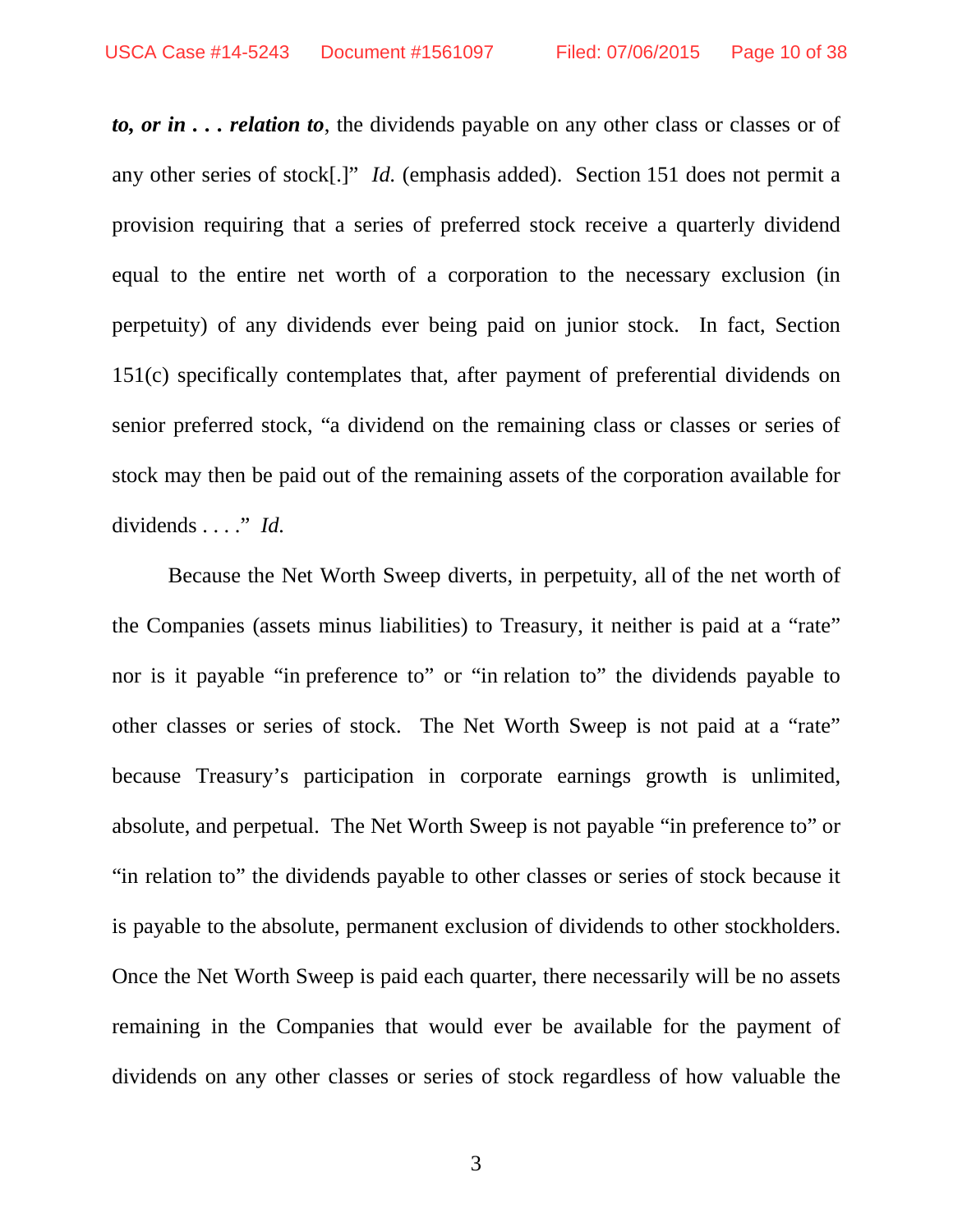Companies may become in the future. Accordingly, the Net Worth Sweep is invalid under Section 151(c) of the DGCL and is void *ab initio* and unenforceable.

#### **ARGUMENT**

#### **I. The Net Worth Sweep**

Fannie Mae is a federally chartered institution.<sup>2</sup> Fannie Mae's bylaws designate that the DGCL controls for purposes of its corporate governance practices and procedures, to the extent not inconsistent with its enabling legislation.<sup>3</sup> Freddie Mac similarly has designated Virginia law.<sup>4</sup>

2 *See* 12 C.F.R. § 1710.10.

4 Freddie Mac Bylaws, § 11.3. The focus of this *amicus* brief is Delaware law as applied to the Net Worth Sweep entered into by Fannie Mae, as Delaware law is not only the rule of decision for Fannie Mae but also has been considered persuasive authority on corporate law matters associated with federal statutes generally. *See, e.g., United Artists Theatre Co. v. Walton*, 315 F.3d 217, 230 & n.13 (3d Cir. 2003) (referring to Delaware corporate law "as a useful analogue" in interpreting Section 328(a) of federal Bankruptcy Code; stating that: "We look to Delaware corporate law as a guide primarily because it offers time-tested insights on how courts should best evaluate an issue similar to the one before us. Additionally, Delaware's law often cues the market.").

The law of the Commonwealth of Virginia, including the Virginia Stock Corporation Act, governs the corporate governance practices and procedures of Freddie Mac. Freddie Mac Bylaws, § 11.3. The Virginia Stock Corporation Act has similar language to the DGCL, stating that a corporation may authorize "one or more classes or series of shares that . . . *have preference over* any other class or series of shares with respect to distributions [such as dividends]." Va. Code § 13.1-638 (emphasis added). Virginia courts have recognized that, as discussed below, a preferred dividend right is, by definition, in preference to the dividend right of another class of shares. *See, e.g., Kain v. Angle*, 111 Va. 415, 69 S.E. 355,

<sup>3</sup> Fannie Mae Bylaws, § 1.05.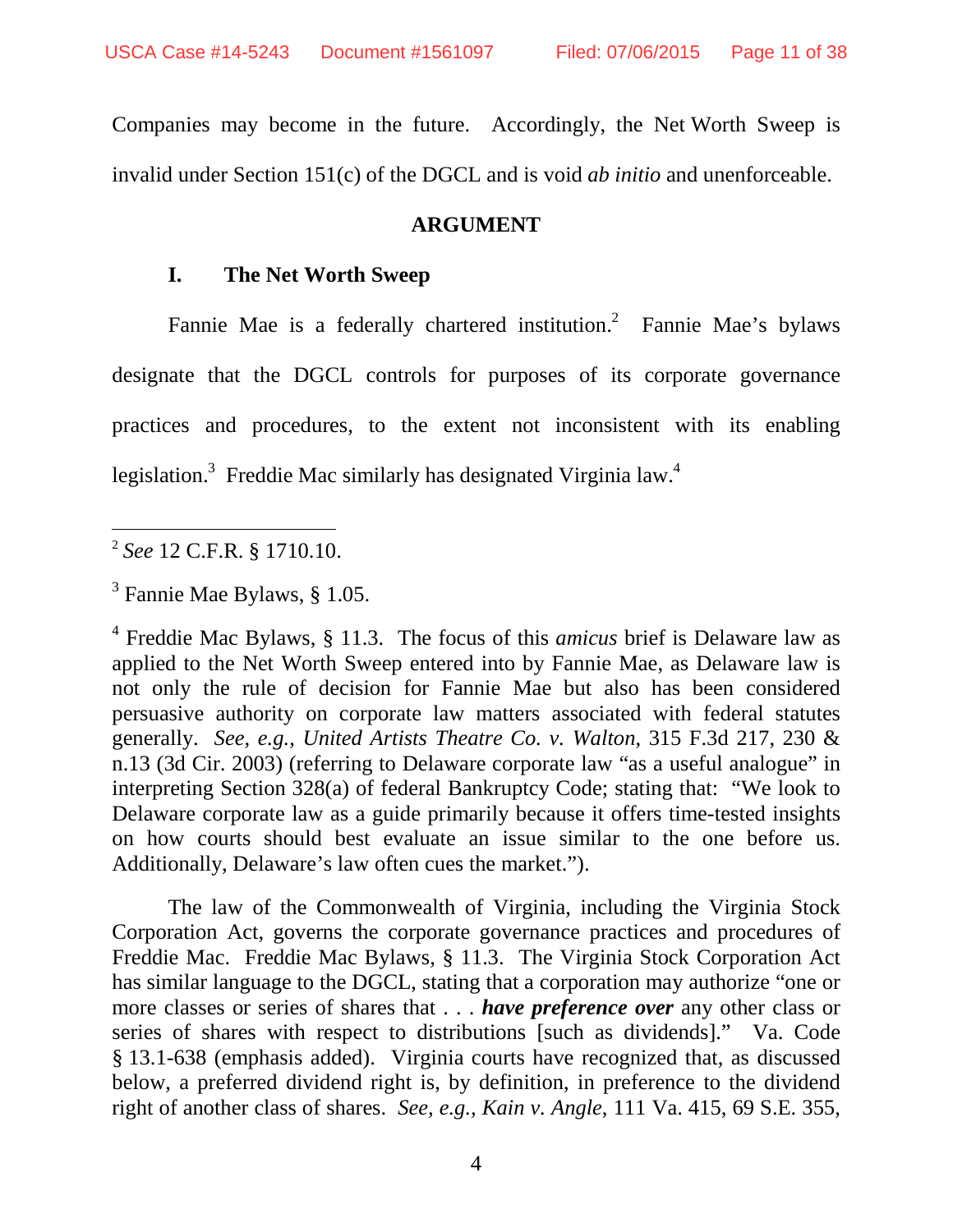On September 7, 2008, Treasury and FHFA, as conservator for Fannie Mae and Freddie Mac, entered into two near-identical Senior Preferred Stock Purchase Agreements, pursuant to which Treasury purchased 1 million shares of Variable Liquidation Preference Senior Preferred Stock (the "Senior Preferred Stock") from each of Fannie Mae and Freddie Mac.<sup>5</sup>

On September 26, 2008, Treasury and FHFA, as conservator for the Companies, entered into Amended and Restated Senior Preferred Stock Purchase Agreements.<sup>6</sup> Treasury and FHFA, again as conservator for the Companies,

<sup>357 (1910) (&</sup>quot;A preferred dividend is nothing more than that which is paid to one class of shareholders *in priority to that to be paid to another class*.") (emphasis added) (internal quotation marks omitted) (quoting Cook on Stock & Stockholders (3d Ed.) § 267). Virginia courts also have considered Delaware authority persuasive on questions of corporate law. *See, e.g., U.S. Inspect Inc. v. McGreevy*, 2000 WL 33232337, at \*13 (Va. Cir. Ct. Nov. 27, 2000) (finding Delaware Court of Chancery's reasoning persuasive with regard to valuation issue in dissenting shareholder action). Finally, there is no principled basis for treating the Net Worth Sweep as applied to Fannie Mae and Freddie Mac differently.

<sup>5</sup> *See* Certificate of Designation of Terms of Variable Liquidation Preference Senior Preferred Stock, Series 2008-2, dated Sept. 7, 2008 (Fannie Mae); Certificate of Creation, Designation, Powers, Preferences, Rights, Privileges, Qualifications, Limitations, Restrictions, Terms and Conditions of Variable Liquidation Preference Senior Preferred Stock (Par Value \$1.00 Per Share), dated Sept. 7, 2008 (Freddie Mac).

<sup>6</sup> *See* Amended and Restated Senior Preferred Stock Purchase Agreement, dated Sept. 26, 2008 (Fannie Mae); Amended and Restated Senior Preferred Stock Purchase Agreement, dated Sept. 26, 2008 (Freddie Mac).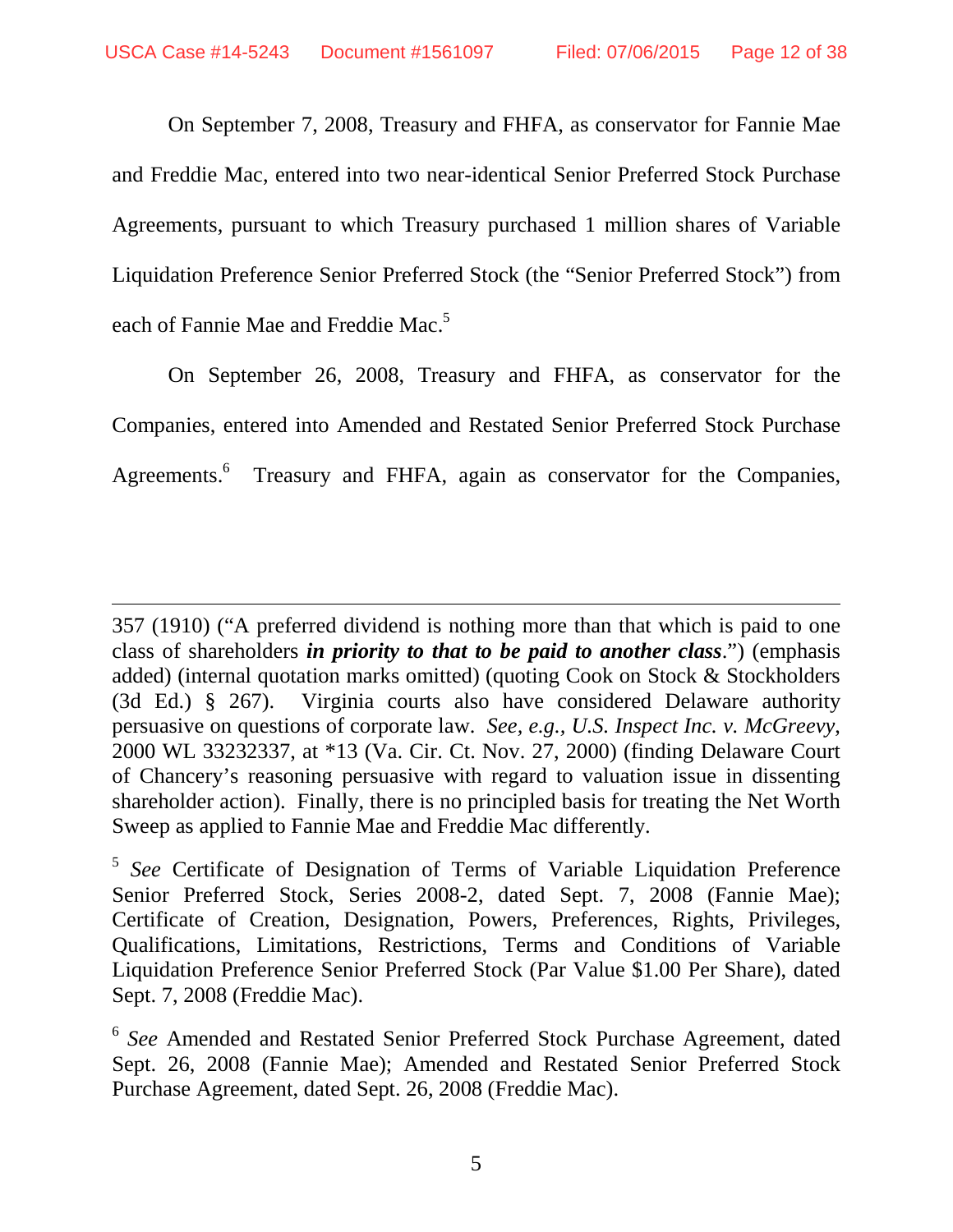amended the Amended and Restated Senior Preferred Stock Purchase Agreements in May and December 2009.<sup>7</sup>

Then, on August 17, 2012, Treasury and FHFA, again acting as conservator of the Companies, entered into a Third Amendment to Amended and Restated Senior Preferred Stock Purchase Agreement in respect of Treasury's Senior Preferred Stock in each Company.<sup>8</sup> These amendments, and the corresponding amended and restated Certificates of Designation for the Senior Preferred Stock,<sup>9</sup> purported to confer upon Treasury, as the holder of the Senior Preferred Stock in

<sup>7</sup> *See* Amendment to Amended and Restated Senior Preferred Stock Purchase Agreement, dated as of May 6, 2009 (Fannie Mae); Amendment to Amended and Restated Senior Preferred Stock Purchase Agreement, dated as of May 6, 2009 (Freddie Mac); Second Amendment to Amended and Restated Senior Preferred Stock Purchase Agreement, dated as of December 24, 2009 (Fannie Mae); Second Amendment to Amended and Restated Senior Preferred Stock Purchase Agreement, dated as of December 24, 2009 (Freddie Mac).

<sup>&</sup>lt;sup>8</sup> Third Amendment to Amended and Restated Senior Preferred Stock Purchase Agreement, dated as of August 17, 2012 (Fannie Mae); Third Amendment to Amended and Restated Senior Preferred Stock Purchase Agreement, dated as of August 17, 2012 (Freddie Mac).

<sup>&</sup>lt;sup>9</sup> Fannie Mae Amended and Restated Certificate of Designation of Terms of Variable Liquidation Preference Senior Preferred Stock, Series 2008-2, dated Aug. 17, 2012; Freddie Mac Amended and Restated Certificate of Creation, Designation, Powers, Preferences, Rights, Privileges, Qualifications, Limitations, Restrictions, Terms and Conditions of Variable Liquidation Preference Senior Preferred Stock (Par Value \$1.00 Per Share), dated Aug. 17, 2012. The Companies' Amended and Restated Certificates of Designation shall collectively be referred to as the "Amended and Restated Certificates of Designation."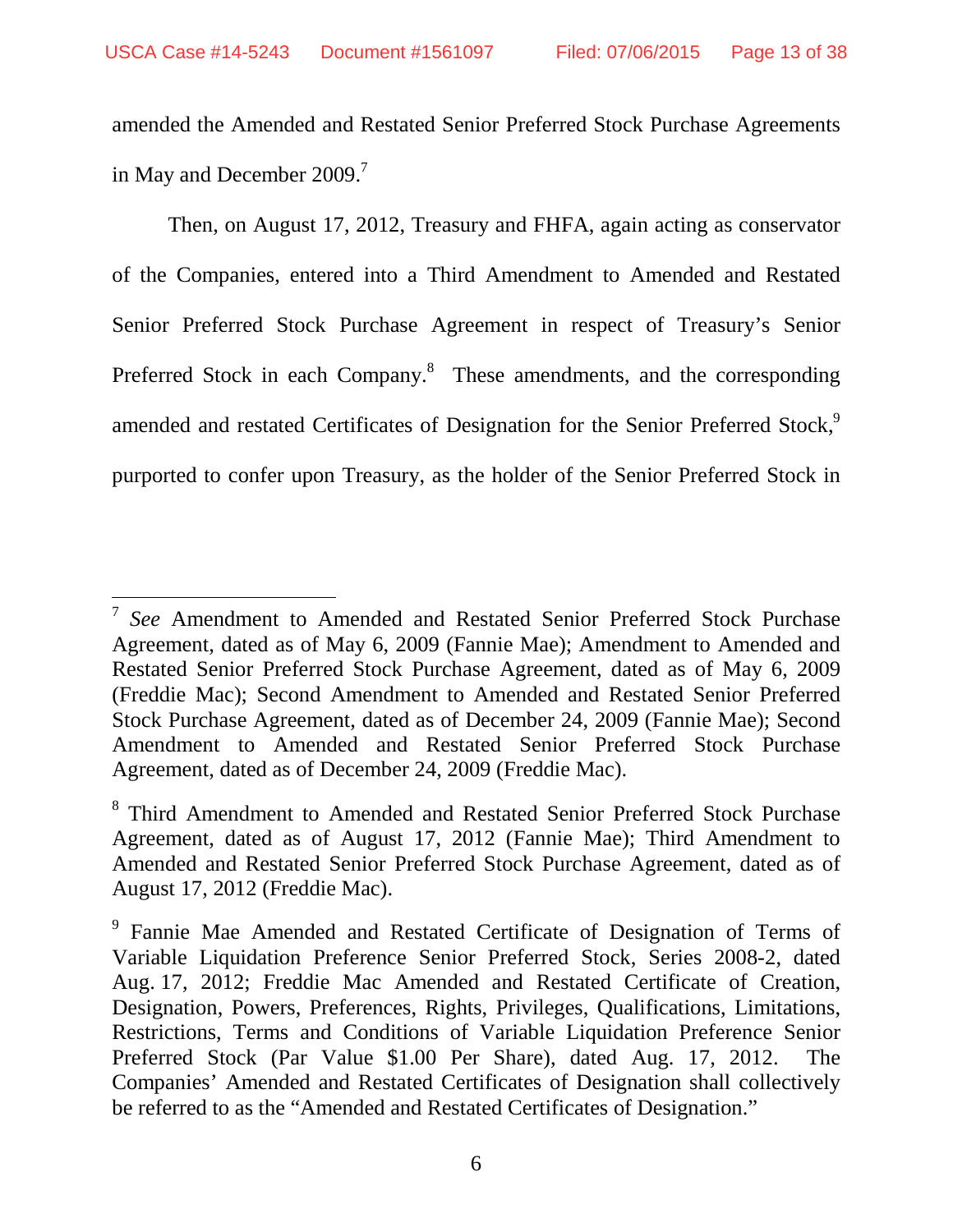the Companies, an unprecedented (and impermissible) dividend preference: the

right to receive the entire net worth of each Company each quarter in perpetuity.

Specifically, the Third Amendment to each agreement and the corresponding amended and restated Certificates of Designation provide, in pertinent part, as follows:

> . . . For each Dividend Period from January 1, 2013, holders of outstanding shares of Senior Preferred Stock shall be entitled to receive, ratably, when, as and if declared by the Board of Directors, in its sole discretion, out of funds legally available therefor, *cumulative* cash dividends in an amount equal to the then-current Dividend Amount.

> > \* \* \*

For each Dividend Period from January 1, 2013, through and including December 31, 2017, the "Dividend Amount" for a Dividend Period means the amount, if any, by which the Net Worth Amount at the end of the immediately preceding fiscal quarter, less the Applicable Capital Reserve Amount, exceeds zero. *For each Dividend Period from January 1, 2018, the "Dividend Amount" for a Dividend Period means the amount, if any, by which the Net Worth Amount at the end of the immediately preceding fiscal quarter exceeds zero.* In each case, "Net Worth Amount" means (i) the total assets of the Company (such assets excluding the Commitment and any unfunded amounts thereof) as reflected on the balance sheet of the Company as of the applicable date set forth in this Certificate, prepared in accordance with GAAP, less (ii) the total liabilities of the Company (such liabilities excluding any obligation in respect of any capital stock of the Company, including this Certificate), as reflected on the balance sheet of the Company as of the applicable date set forth in this Certificate, prepared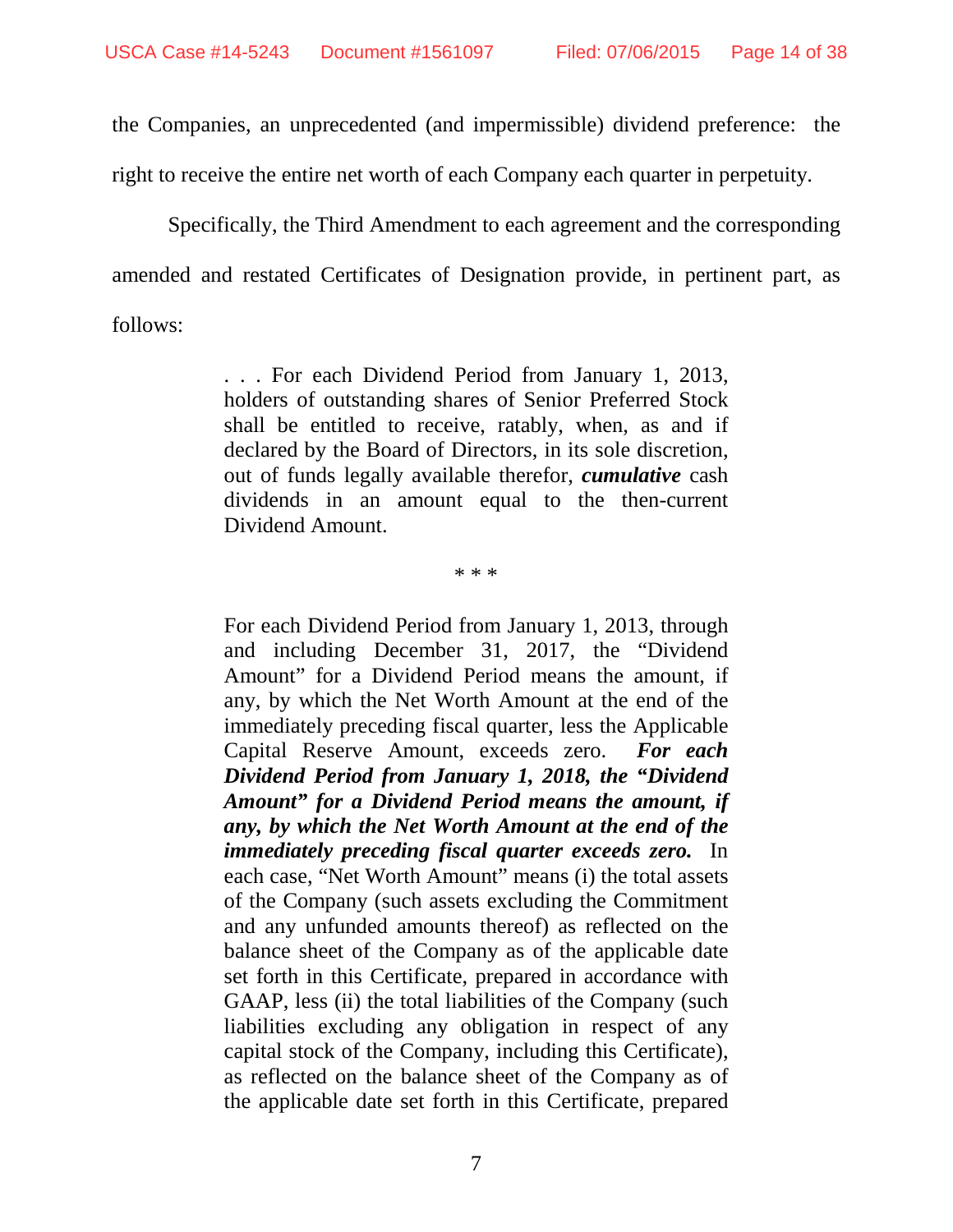in accordance with GAAP. "Applicable Capital Reserve Amount" means, as of any date of determination, for each Dividend Period from January 1, 2013, through and including December 31, 2013, \$3,000,000,000; and for each Dividend Period occurring within each 12-month period thereafter, \$3,000,000,000 reduced by an equal amount for each such 12-month period through and including December 31, 2017, so that for each Dividend Period from January 1, 2018, the Applicable Capital Reserve Amount shall be zero. For the avoidance of doubt, if the calculation of the Dividend Amount for a Dividend Period does not exceed zero, then no Dividend Amount shall accrue or be payable for such Dividend Period.<sup>10</sup>

These provisions implement the Net Worth Sweep, by which, from January 1, 2013 through December 31, 2017, the "Net Worth Amount" (total assets less total liabilities, "excluding any obligation in respect of any capital stock") $11$  less the "Applicable Capital Reserve Amount" (which starts at \$3 billion and decreases to \$0 by January 1, 2018) is paid out as a dividend each quarter to Treasury. Beginning January 1, 2018 and continuing in perpetuity, the Net Worth Amount is

<sup>&</sup>lt;sup>10</sup> Amended and Restated Certificates of Designation, § 2(a), (c) (emphasis added); *see also* Third Amendment to Amended and Restated Senior Preferred Stock Purchase Agreement, dated as of August 17, 2012 (Fannie Mae); Third Amendment to Amended and Restated Senior Preferred Stock Purchase Agreement, dated as of August 17, 2012 (Freddie Mac).

 $11$  The language "excluding any obligation in respect of any capital stock" means that any dividend and liquidation obligations with respect to the Companies' capital stock are not considered liabilities.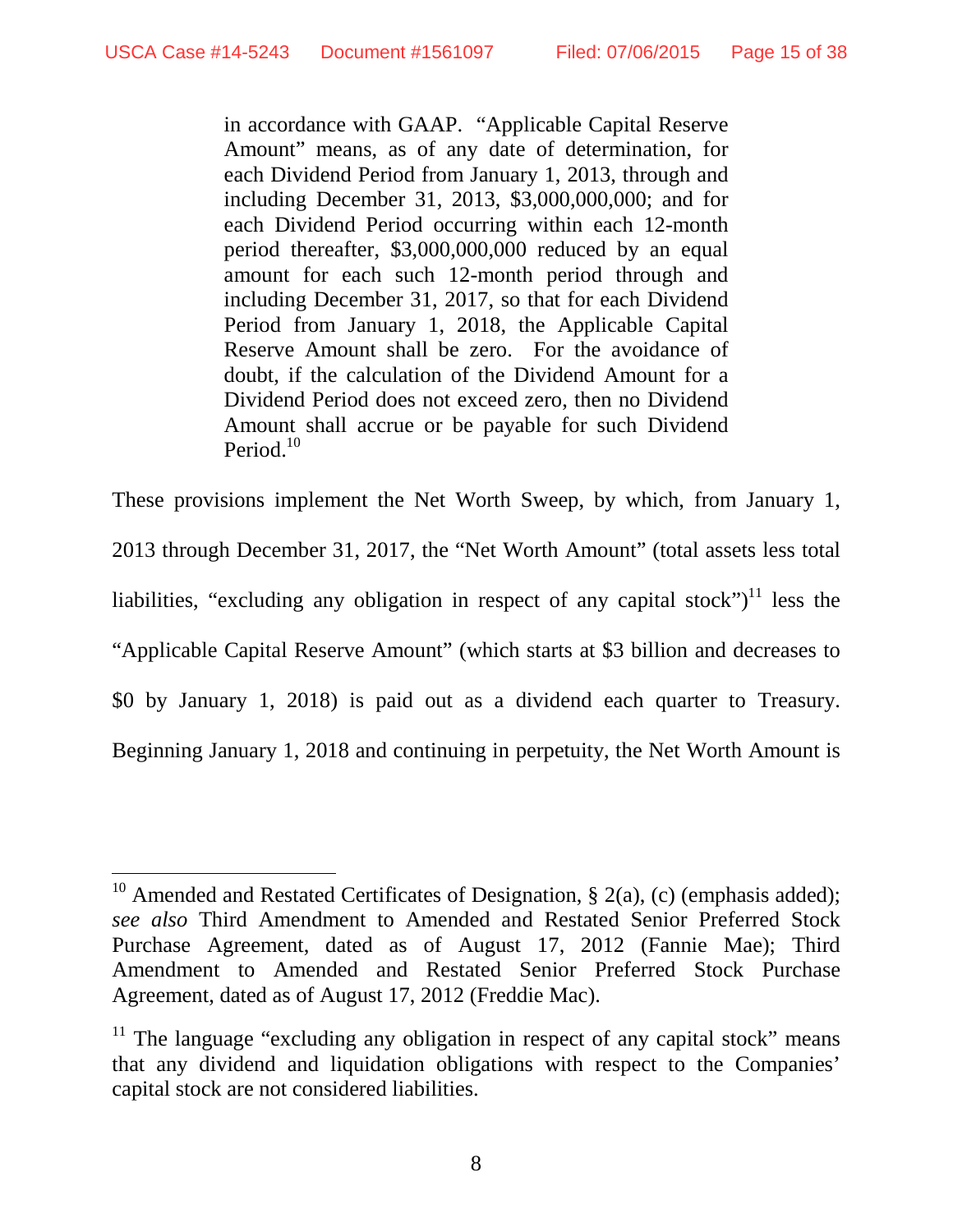paid out as a dividend each quarter to Treasury without any capital reserve whatsoever.

Importantly, the dividends are cumulative.<sup>12</sup> If the Net Worth Amount is greater than zero and the board of directors does not declare a dividend on the Senior Preferred Stock, then the dividend cumulates.<sup>13</sup> No dividends may ever be paid on any other stock unless and until full cumulative dividends are paid on the Senior Preferred Stock.<sup>14</sup> Moreover, because the entire net worth of each Company is payable in perpetuity to the Senior Preferred Stock, there necessarily

<sup>12</sup> *See* Amended and Restated Certificates of Designation, § 2(a), (d).

<sup>13</sup> *See Weinberg v. Baltimore Brick Co.*, 114 A.2d 812, 817 (Del. 1955) ("We are dealing with preferred dividends expressly made cumulative. As applied to such dividends the natural meaning of earnings includes both current and accumulated earnings. This is necessarily so, because of the very nature of cumulative preferred stock; the current earnings are first to be devoted to its payment, and, if they are insufficient or if the dividend is passed, all future earnings are also charged with the dividend, and must be used to pay before any dividend can be paid on the common stock. This is the characteristic feature of cumulative preferred stock.").

<sup>14</sup> *See* Amended and Restated Certificates of Designation, § 2(d) ("*The Company may not, at any time, declare or pay dividends on*, make distributions with respect to, or redeem, purchase or acquire, or make a liquidation payment with respect to, *any common stock or other securities ranking junior to the Senior Preferred Stock unless (i) full cumulative dividends on the outstanding Senior Preferred Stock in respect of the then-current Dividend Period and all past Dividend Periods* (including any unpaid dividends added to the Liquidation Preference pursuant to Section 8) *have been declared and paid in cash* (including through any pay down of Liquidation Preference pursuant to Section 3) and (ii) all amounts required to be paid pursuant to Section 4 (without giving effect to any prohibition on such payment under any applicable law) have been paid in cash.") (emphasis added).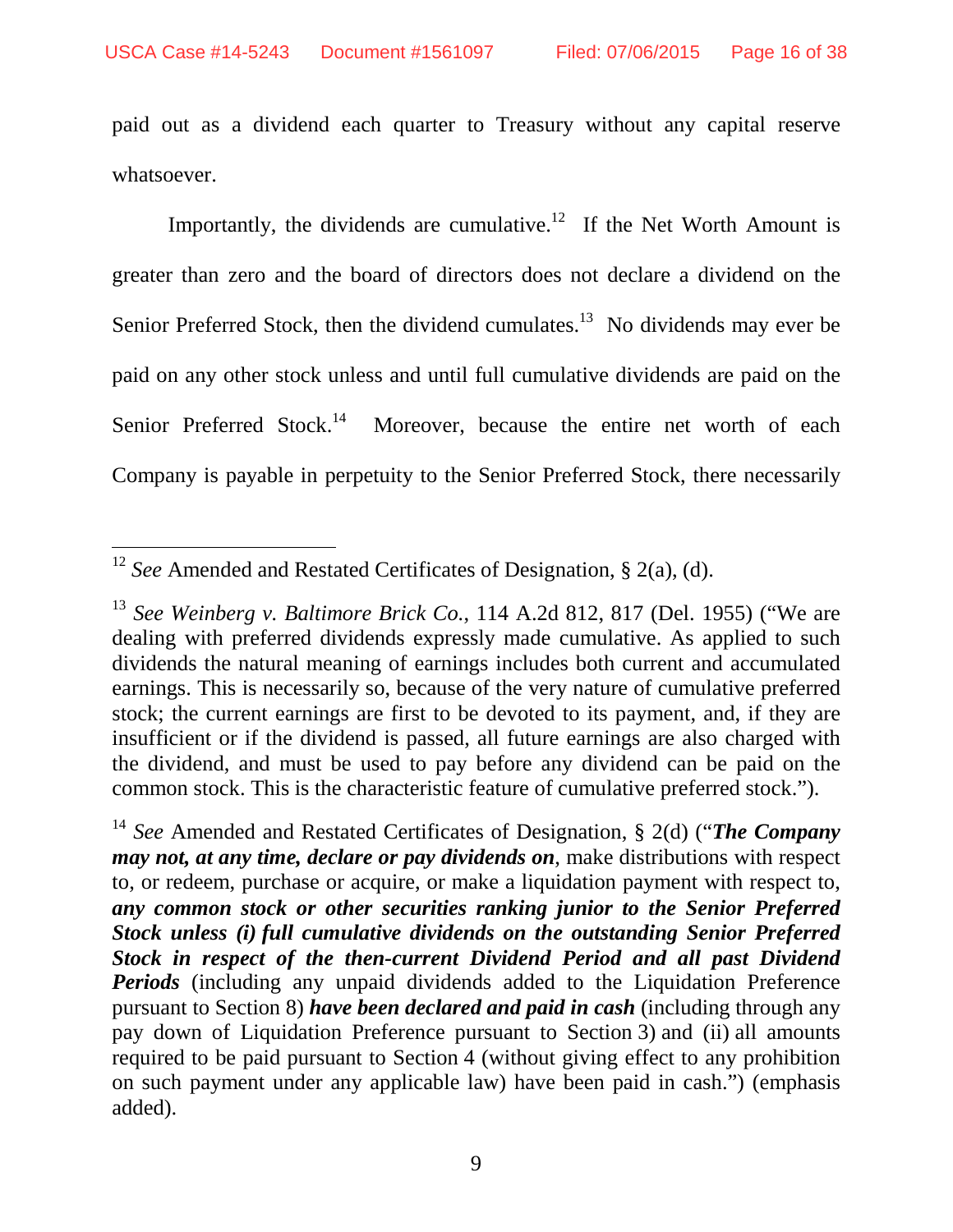will be no remaining assets from which dividends ever could be paid on other classes or series of stock.

### **II. Preferred Stock Under The Delaware General Corporation Law**

Section 151 of the DGCL governs the rights, powers, and preferences that

the shares of various classes and series of a corporation's stock may possess. That

statutory provision states, in pertinent part:

Every corporation may issue 1 or more classes of stock . . . which classes . . . may have such voting powers, full or limited, or no voting powers, and such designations, preferences and relative, participating, optional or other special rights, and qualifications, limitations or restrictions thereof, as shall be stated and expressed in the certificate of incorporation or of any amendment thereto, or in the resolution or resolutions providing for the issue of such stock adopted by the board of directors pursuant to authority expressly vested in it by the provisions of its certificate of incorporation.

8 *Del. C.* § 151(a).

Although Section 151(a) expressly grants corporations the authority to create different classes and series of stock with different rights, powers, and preferences, other provisions of the DGCL—including Section 151(c), which relates to dividend rights of preferred stock—necessarily circumscribe that flexibility.

The DGCL uses the term "preferred stock" "to refer to stock that, *in relation to other classes of stock*, enjoys certain rights, powers and preferences that are generally associated with specified priorities as to the payment of dividends and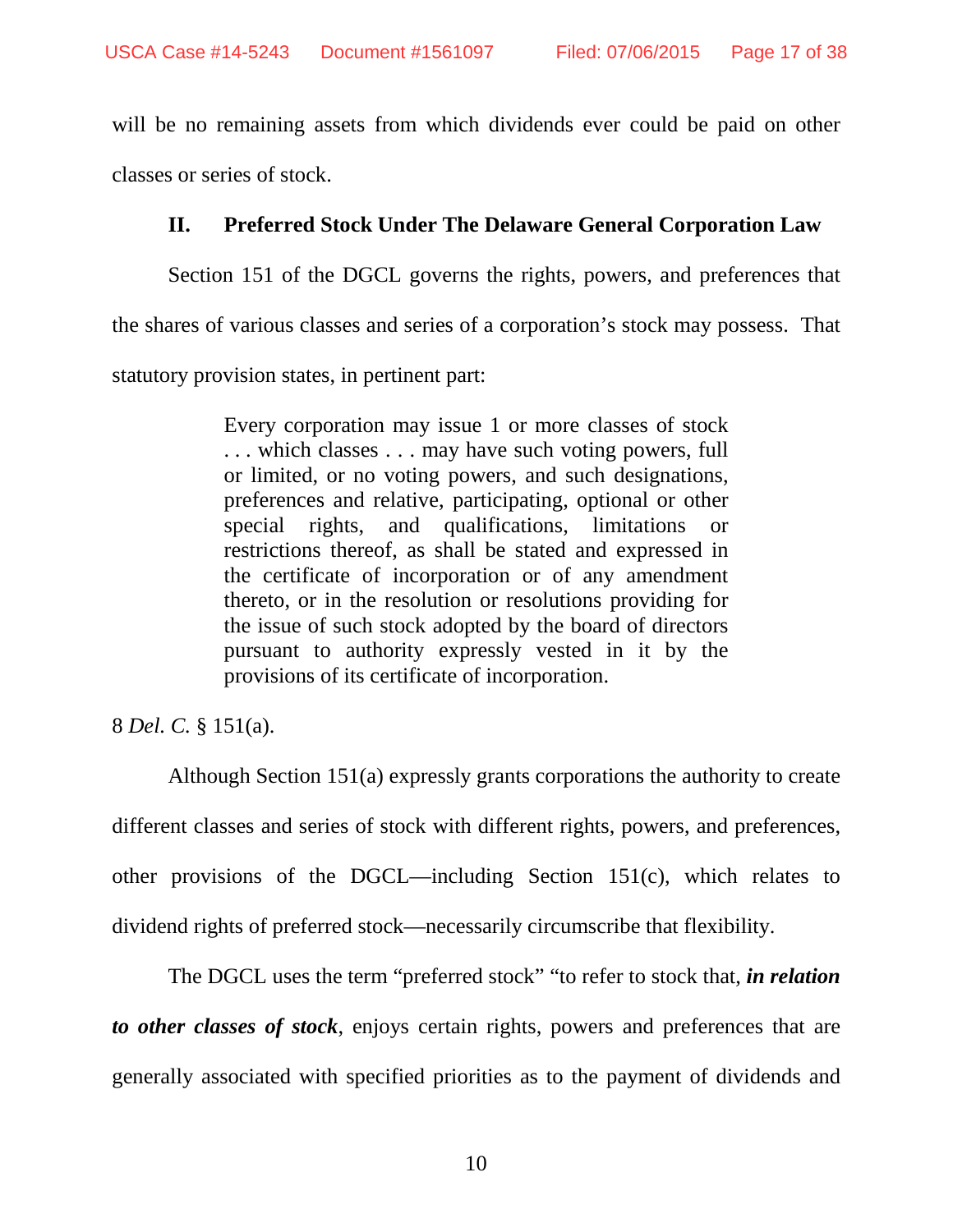distributions upon any liquidation." R. Franklin Balotti & Jesse A. Finkelstein, *The Delaware Law of Corporations & Business Organizations*, § 5.4 at 5-9 (3rd ed. 2015) (emphasis added); *see also Starring v. Am. Hair & Felt Co.*, 191 A. 887, 891 (Del. Ch. 1937) ("Preferred stock" is "a stock which in relation to other classes enjoys certain defined rights and privileges. These rights and privileges are generally associated with specified dividend and liquidation priorities."), *aff'd*, 2 A.2d 249 (Del. 1937). "Generally, these are rights to receive specified amounts of dividends or distributions upon liquidation *before dividends or distributions in liquidation may be paid on one or more of the junior classes of stock*." Balotti & Finkelstein, § 5.4 at 5-9 (emphasis added).

The terms and provisions governing preferred stock must be lawful. *Shintom Co., Ltd. v. Audiovox Corp.*, 888 A.2d 225, 228 (Del. 2005); *see also STAAR Surgical Co. v. Waggoner*, 588 A.2d 1130, 1136 (Del. 1991) (explaining that parties creating or changing the rights of stockholders "must scrupulously observe the law"). "Preferred shares that do not comport with the statutory requirements of the Delaware General Corporation Law are void." *Shintom*, 888 A.2d at 228; *see also STAAR Surgical*, 588 A.2d at 1136 (holding that preferred shares were void because invalidly issued); *Triplex Shoe Co. v. Rice & Hutchins, Inc.*, 152 A.2d 342, 366 (Del. 1930) (stating that stock issued without authority is void).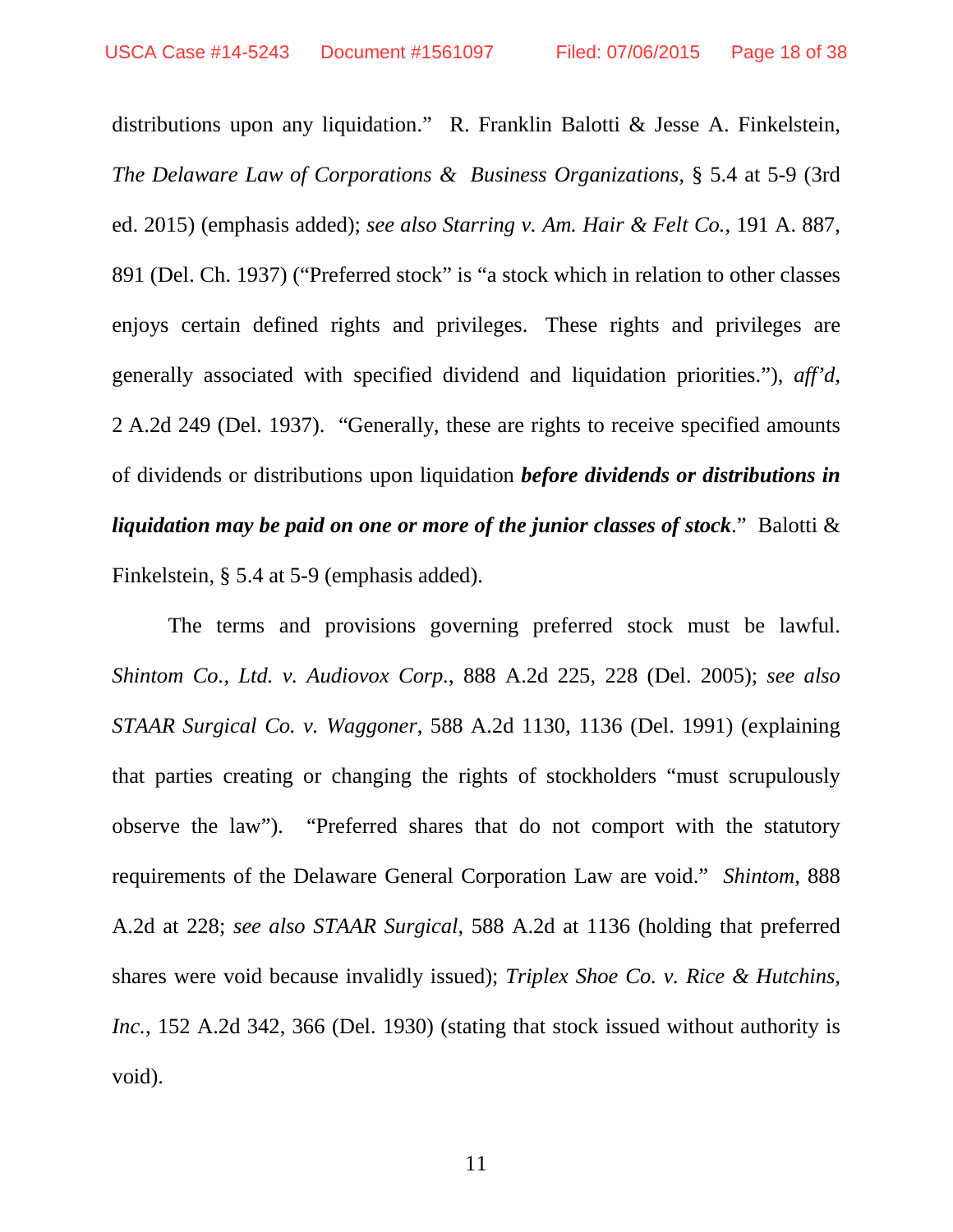### **III. The Net Worth Sweep Is Invalid Under Section 151(c)**

The Net Worth Sweep crosses the line separating the lawful private ordering of senior preferred stock rights and the unlawful confiscation of the entire economic value of a corporation and its other classes and series of stock. In so doing, it violates Section 151(c) of the Delaware General Corporation Law.

Section 151(c) provides:

The holders of preferred or special stock of any class or of any series thereof shall be entitled to receive dividends *at such rates*, on such conditions and at such times as shall be stated in the certificate of incorporation or in the resolution or resolutions providing for the issue of such stock adopted by the board of directors as hereinabove provided, *payable in preference to, or in such relation to, the dividends payable on any other class or classes or of any other series of stock*, and cumulative or noncumulative as shall be so stated and expressed. When dividends upon the preferred and special stocks, if any, to the extent of the preference to which such stocks are entitled, shall have been paid or declared and set apart for payment, a dividend on the remaining class or classes or series of stock may then be paid out of *the remaining assets of the corporation available for dividends* as elsewhere in this chapter provided.

8 *Del. C.* § 151(c) (emphasis added).

The Net Worth Sweep violates Section 151(c).

*First*, the Net Worth Sweep is not paid at a "rate" because Treasury's participation in the Companies' earnings growth is unlimited, absolute, and perpetual. The essential difference between dividends on common stock and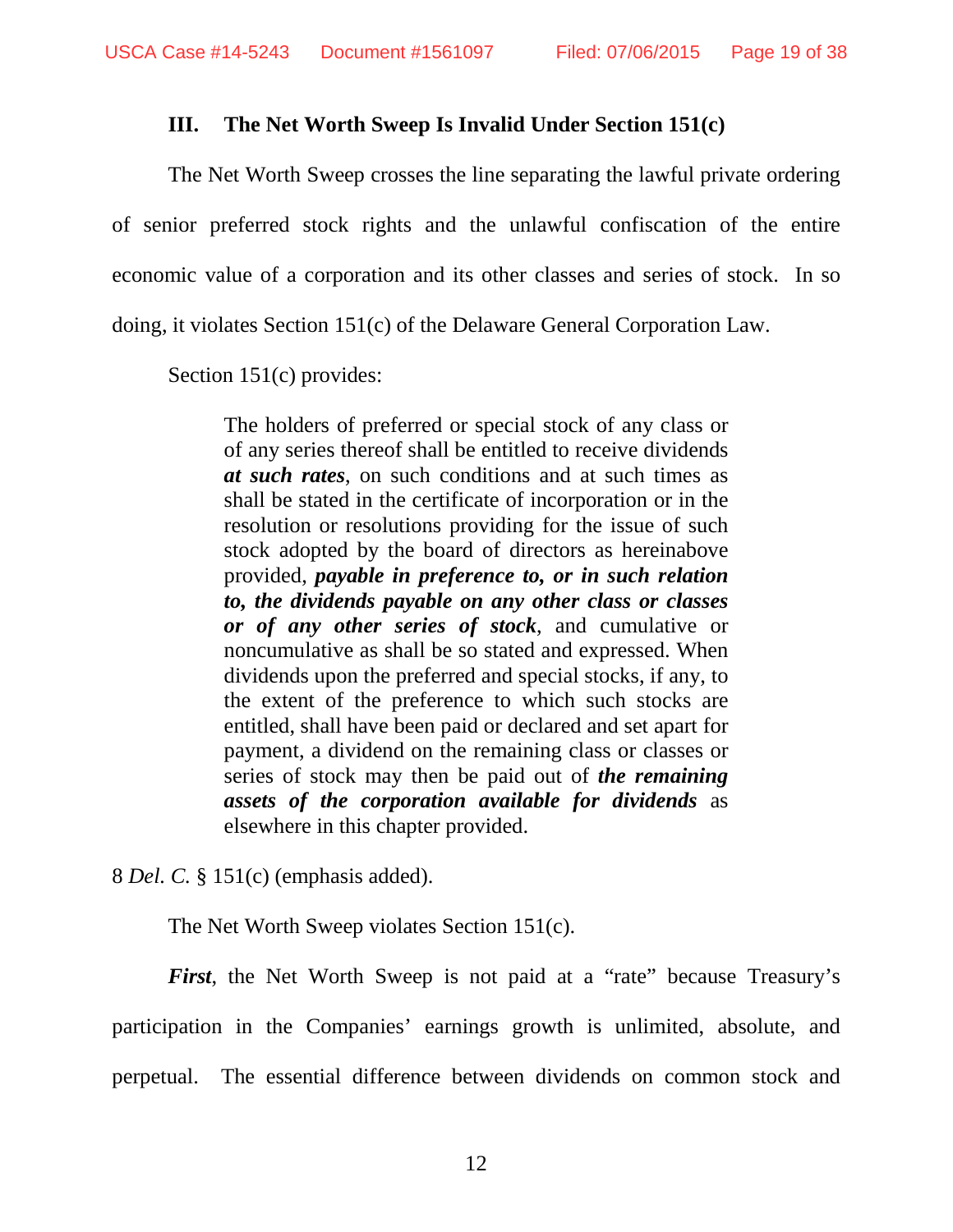dividends on preferred stock is the debt-like rate of return on the preferred stock investment. While preferred stockholders have priority over common stockholders in the receipt of dividends, such dividends are necessarily limited as a preference and do not appreciate in an absolute and unlimited manner with the growth of the corporation. *See* 11 *Fletcher Cyclopedia of the Law of Corporations* § 5283 (perm. ed.) ("In contrast to common shares, preferred shares do not provide an unlimited claim on the corporation's residual earnings[.]").

Indeed, preferred stockholders' interests "are more similar to those of fixed claimants than to those of common [stock]holders," and their rate of return "is capped at a stated dividend level[.]" Mark E. Van Der Weide, *Against Fiduciary Duties to Corporate Stakeholders*, 21 Del. J. Corp. L. 27, 38 (1996) ("[P]referred shareholders have a strikingly different relation to a corporation than do common shareholders."); *see also* 11 *Fletcher Cyclopedia of the Law of Corporations* § 5283 ("[Preferred] shares generally give the holder a claim to a *fixed* dividend that must be satisfied before any dividend is paid on the common shares.") (emphasis added); Richard M. Buxbaum, *Preferred Stock—Law and Draftsmanship*, 42 Cal. L. Rev. 243, 245 (1954) (describing preferred stock dividends as being paid at a "set rate of return," "set return" or a "permissive (or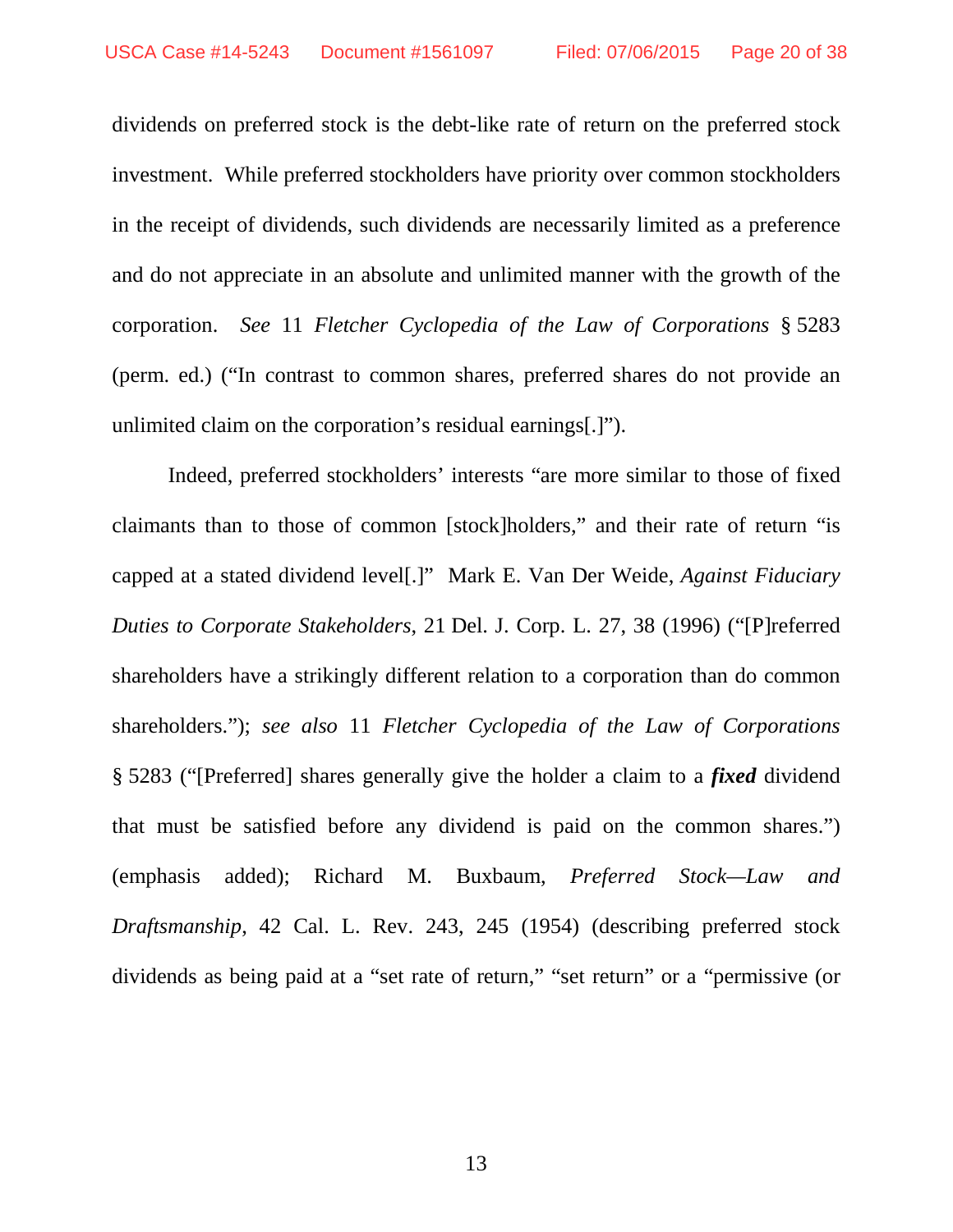maximum) return").<sup>15</sup> This capped dividend level for preferred stock is expressed as an interest rate, percentage yield, or fixed dollar amount. *See* Buxbaum, 42 Cal. L. Rev. at 245.<sup>16</sup> In fact, prior to the Third Amendment's implementation of the Net Worth Sweep, the Certificates of Designation governing Treasury's Senior Preferred Stock were in accord with this rule, establishing a "Dividend Rate" of 10% (or 12% in the event the Companies elected not to pay in cash).<sup>17</sup>

Section 151(c)'s use of the term "rate" reflects this fundamental principle of corporate finance as well as that term's legal definition, which involves concepts of

<sup>15</sup> *Accord* 26 C.F.R. § 1.305-5(a) ("The term *preferred stock* generally refers to stock which, in relation to other classes of stock outstanding, enjoys certain limited rights and privileges (generally associated with specified dividend and liquidation priorities) but does not participate in corporate growth to any significant extent. The distinguishing feature of *preferred stock* . . . is not its privileged position as such, but that such privileged position is limited, and that such stock does not participate in corporate growth to any significant extent.").

<sup>16</sup> *Accord* Lawrence E**.** Mitchell, *The Puzzling Paradox of Preferred Stock (And Why We Should Care About It),* 51 Bus. Law. 443, 451-52 (1996) (to the extent they have priority, preferred stockholders have priority over the common stockholders to receive dividends in a "fixed" amount). As such, the Senior Preferred Stock's claim on all of the residual interest in the Companies gives it a characteristic that is fundamental to common stock.

<sup>&</sup>lt;sup>17</sup> *See* Certificate of Designation of Terms of Variable Liquidation Preference Senior Preferred Stock, Series 2008-2, dated Sept. 7, 2008 (Fannie Mae); Certificate of Creation, Designation, Powers, Preferences, Rights, Privileges, Qualifications, Limitations, Restrictions, Terms and Conditions of Variable Liquidation Preference Senior Preferred Stock (Par Value \$1.00 Per Share), dated Sept. 7, 2008 (Freddie Mac).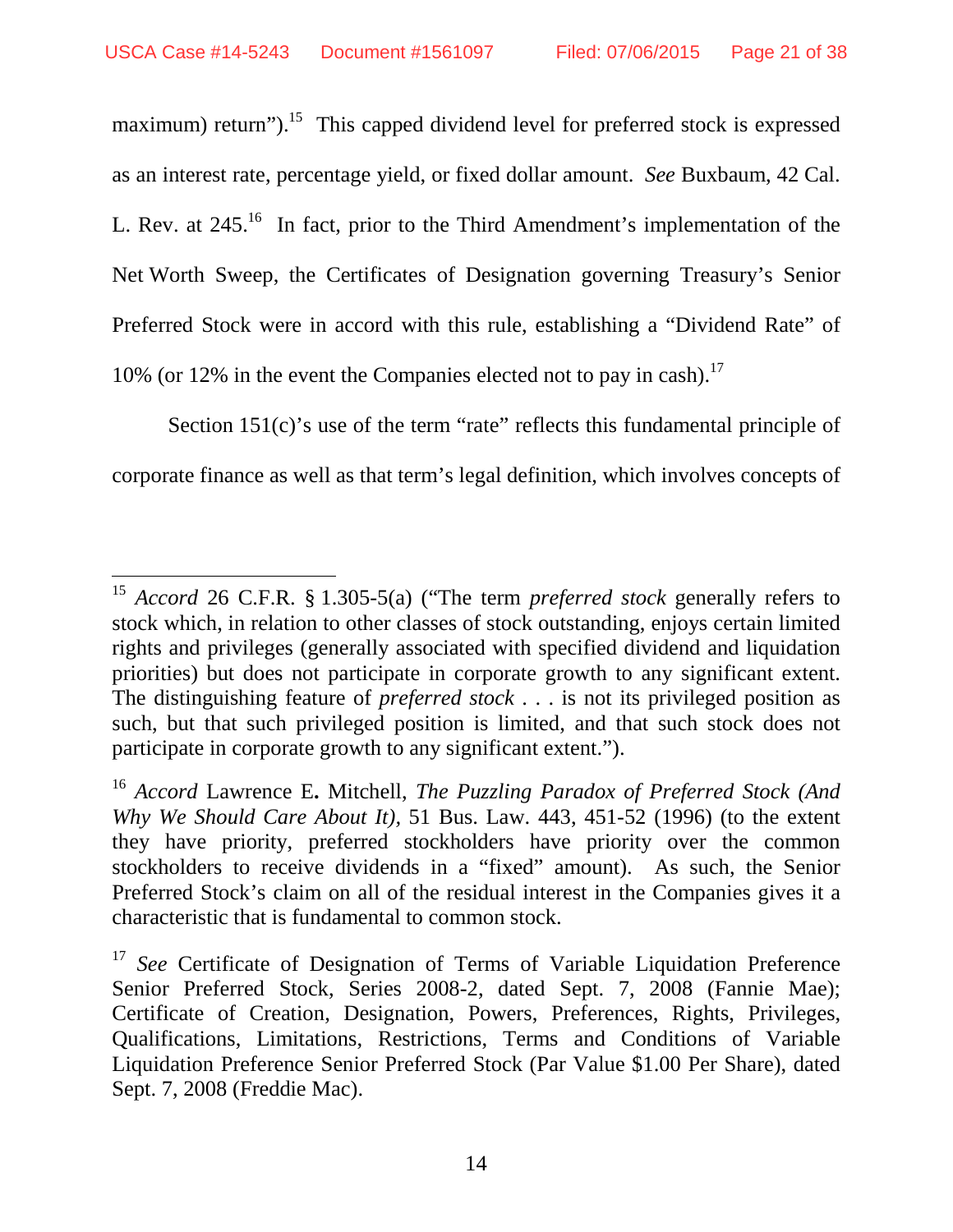proportionality and relativeness.<sup>18</sup> But the Net Worth Sweep lacks either a specific rate of return that would not participate in the Companies' growth or any proportional or relative connection to Treasury's Senior Preferred Stock investment or the Companies' capital structures. Instead, the Net Worth Sweep directs *all* of the net worth of the Companies to *one* corporate constituency in perpetuity, irrespective of the capital attributable to Treasury's Senior Preferred Stock or other stockholders' significant capital contributions. As such, the Net Worth Sweep is not a "rate" and, accordingly, violates Section 151(c).

**Second**, as a result of the Net Worth Sweep, dividends on the Senior Preferred Stock are not "payable in preference to, or in . . . relation to, the dividends payable on any other class or classes or of any other series of stock[.]" 8 *Del. C.* § 151(c). Rather, the Net Worth Sweep is payable to the absolute and permanent exclusion of dividends payable on other classes or series of the Companies' stock.

<sup>&</sup>lt;sup>18</sup> Black's Law Dictionary defines "rate" as: "Proportional or relative value; the proportion by which quantity or value is adjusted." *Black's Law Dictionary*, p. 1289 (8th ed. 1999). The Delaware Court of Chancery will look to *Black's Law Dictionary* when undertaking the task of statutory interpretation, and has done so in deciding issues relating to preferred stock. *See SV Inv. Partners, LLC v. ThoughtWorks, Inc.*, 7 A.3d 973, 982 (Del. Ch. 2010) (citing to *Black's Law Dictionary* in construing a charter provision to determine whether the corporation had sufficient "funds legally available" to permit a redemption of preferred stock in accordance with the terms of the charter and Sections 154 and 160 of the Delaware General Corporation Law), *aff'd*, 37 A.3d 205 (Del. 2011).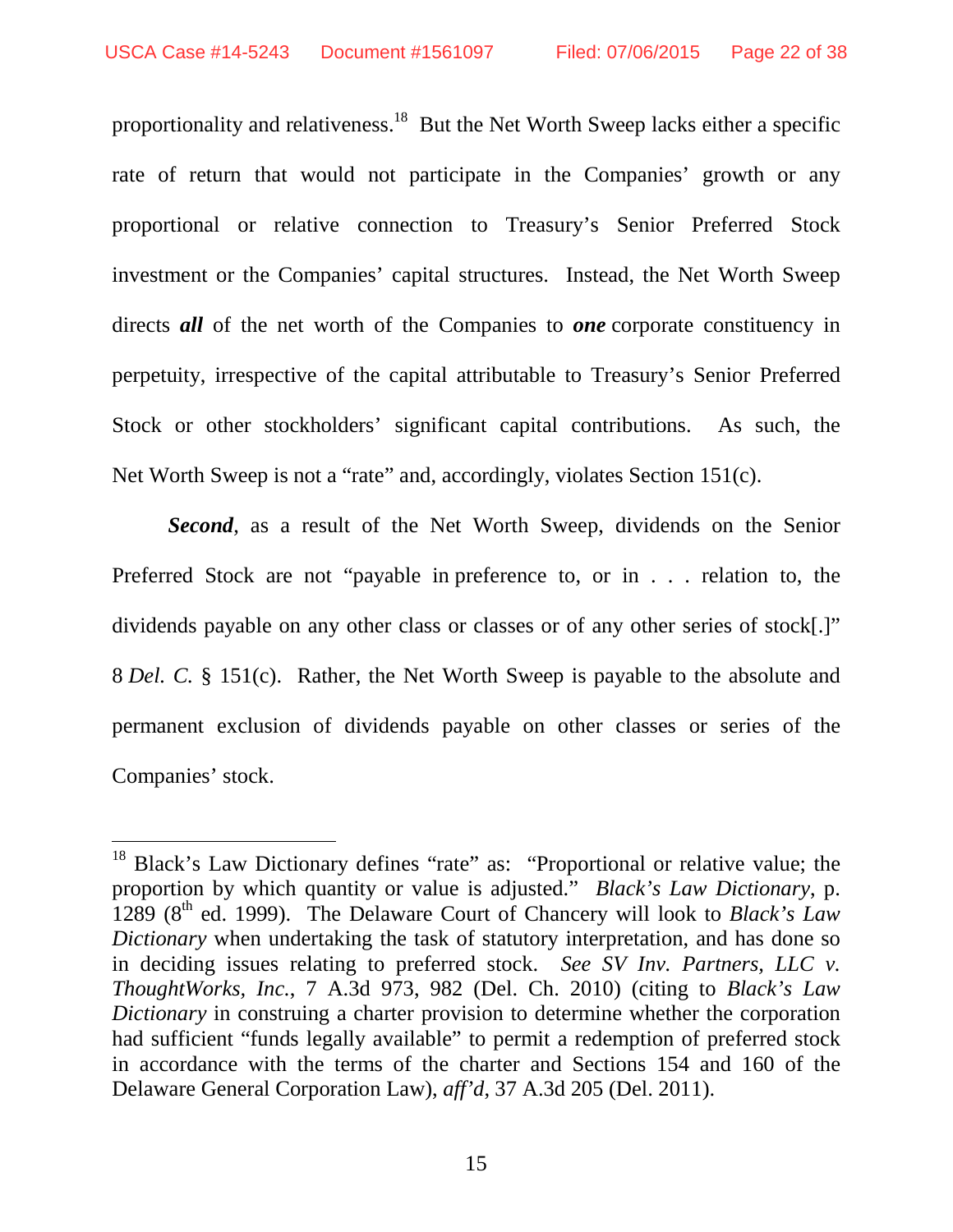While there is no question that stockholders, even preferred stockholders, generally have no right to receive dividends at any given time unless and until they are declared by the corporation's board of directors, *see, e.g., Pa. Co. for Insurances on Lives & Granting Annuities v. Cox*, 199 A. 671, 673 (Del. 1938); *Treves v. Menzies*, 142 A.2d 520, 523 (Del. Ch. 1958), stockholders may not be forever precluded from the potential receipt of dividends absent their affirmative agreement in a share contract. *See* 12 *Fletcher Cyclopedia of the Law of Corporations* § 5443 (perm. ed.) (corporation cannot alter dividend rights without consent of stockholders).<sup>19</sup>

The potential to receive dividends is a fundamental incident of stock ownership. Consistent with the enabling nature of the DGCL, Section 151(c) authorizes corporations to pay dividends to holders of preferred stock "in preference to, or in . . . relation to, the dividends payable on any other class or classes or of any other series of stock[.]" 8 *Del. C.* § 151(c).

<sup>&</sup>lt;sup>19</sup> Because the Net Worth Sweep adversely affects the rights of the junior stockholders without their affirmative consent, it violates Section 242(b)(2) of the DGCL. That statutory provision states, in pertinent part, as follows: "[t]he holders of the outstanding shares of a class shall be entitled to vote as a class upon a proposed amendment, whether or not entitled to vote thereon by the certificate of incorporation, if the amendment would . . . alter or change the powers, preferences, or special rights of the shares of such class so as to affect them adversely. If any proposed amendment would alter or change the powers, preferences, or special rights of 1 or more series of any class so as to affect them adversely, but shall not so affect the entire class, then only the shares of the series so affected by the amendment shall be considered a separate class for the purposes of this paragraph." 8 *Del. C.* § 242(b)(2).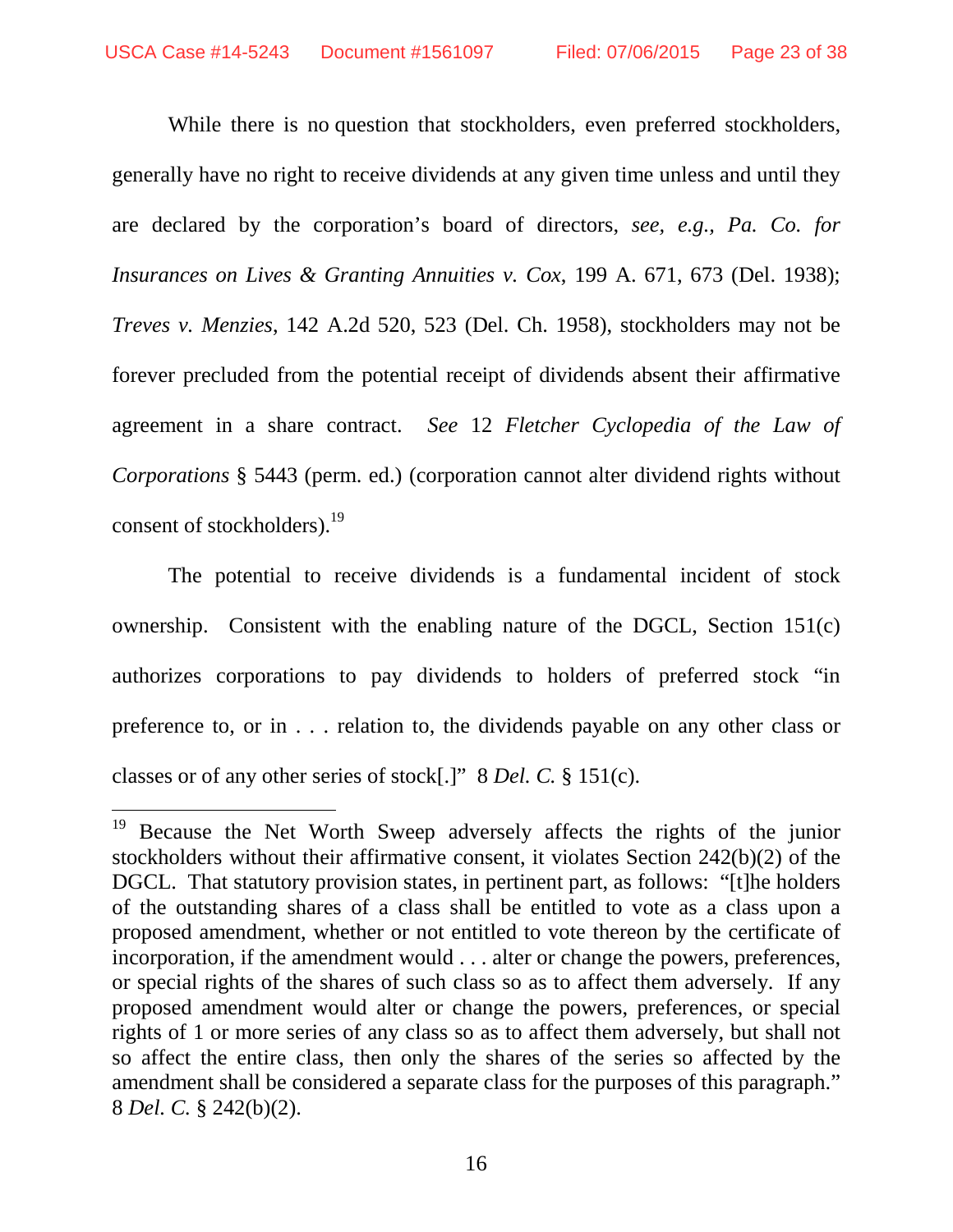A preferred stock dividend payable "in preference to" a junior stock dividend would entitle preferred stockholders to priority with respect to the receipt of dividends—*i.e.,* "to receive a dividend *before* the company pays dividends to holders of common shares." *Black's Law Dictionary*, p. 514 ( $8<sup>th</sup>$  ed. 1999) (emphasis added). That is, "in preference to" means that dividends cannot be paid on junior securities until full cumulative dividends are paid on the senior security. *See id.*, p. 1456 ("cumulative preferred stock"). A preferred stock dividend payable "in relation to" a junior stock dividend contemplates "participating" preferred stock—for example, where the dividend on the preferred stock is tied to any dividend on the common stock and where no dividends can be paid on the common stock unless dividends are also paid on the preferred stock in an amount related to those paid on the common stock (*e.g.*, in the same per share amount or some multiple of the per share dividend on the common stock). The Net Worth Sweep is neither "in preference to" nor "in relation to" dividends payable on other classes or series of the Companies' stock.

Section 151(c) permits corporations to establish a dividend "preference" that operates as a priority,<sup>20</sup> and/or to afford a dividend participation right to preferred stock "in relation to" the dividend paid on common stock, but it does not permit

<sup>20</sup> *See* Balotti & Finkelstein, § 5.5 at 5-13 ("It is the grant of prior rights as to dividends or distributions upon liquidation, or of both, to a class or series of stock that renders the stock 'preferred.'").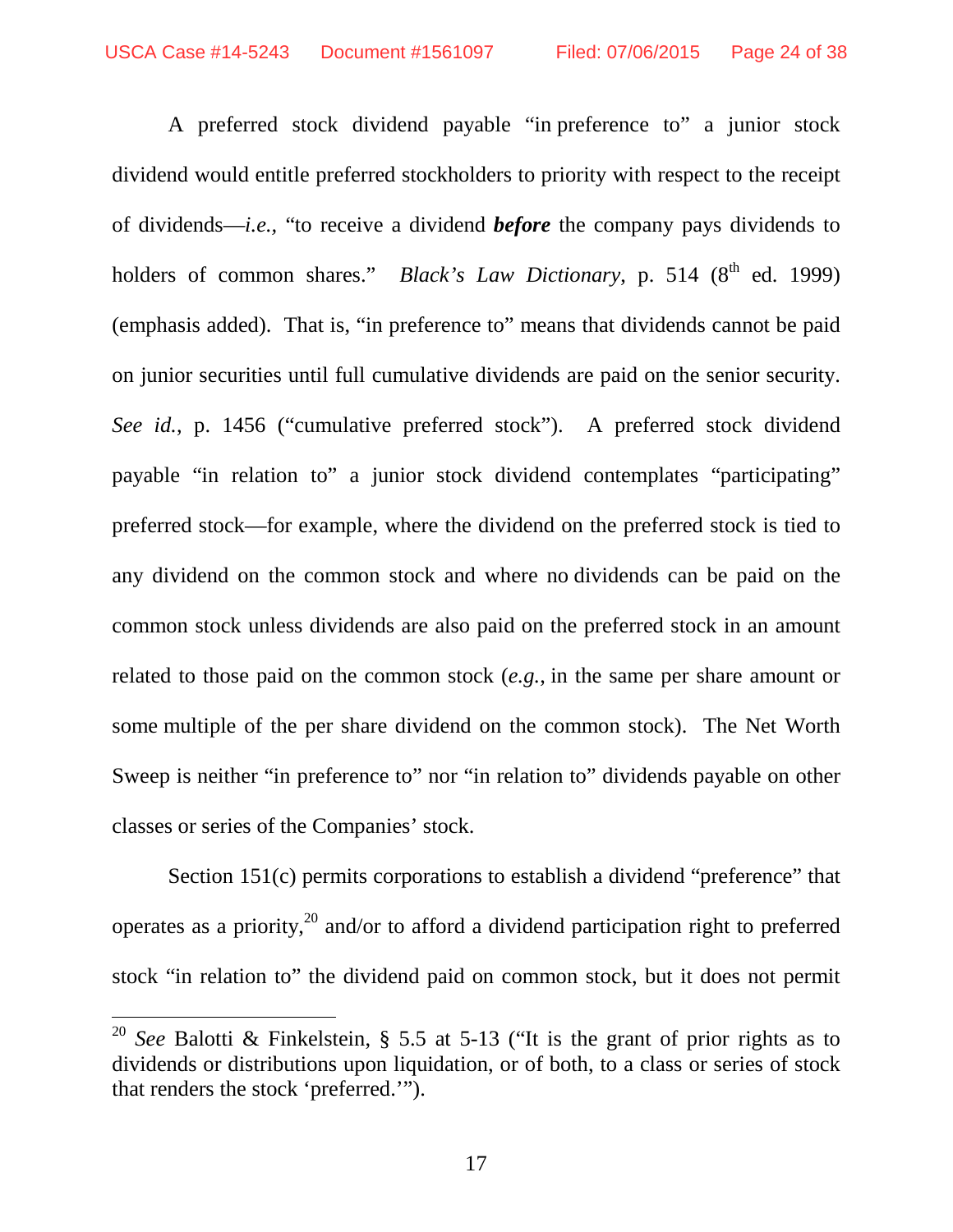corporations to establish dividend provisions that operate as a singularity—without regard for or relation to the interests of other classes or series of stock and forever precluding all other stockholders from the potential to receive dividends. By doing so, the Net Worth Sweep violates Section 151(c).

After payment of the Net Worth Sweep each quarter, there are no remaining assets of the Companies available for dividends on any other classes or series of stock. Thus, no dividends can ever be paid to other stockholders because of the Net Worth Sweep. Section 151(c), however, expressly contemplates that, after satisfaction of the dividend preferences on preferred stock, the potential must exist for dividends to be paid on the remaining classes or series of stock out of "the remaining assets of the corporation available for dividends." 8 *Del. C.* § 151(c). While a dividend on remaining classes or series of stock need not be paid after the corporation has paid a dividend to the preferred stockholders, the plain meaning of Section 151(c) contemplates that there must be at least the possibility that there could be remaining assets available for such a dividend on other classes or series of stock after the preference is paid. Because the Net Worth Sweep operates to ensure that there will never be any assets remaining in the Companies available for a dividend to other stockholders, it is not a permissible dividend "preference." Rather, it appropriates all the net worth of the Companies in perpetuity to the Senior Preferred Stock and thereby violates Delaware law.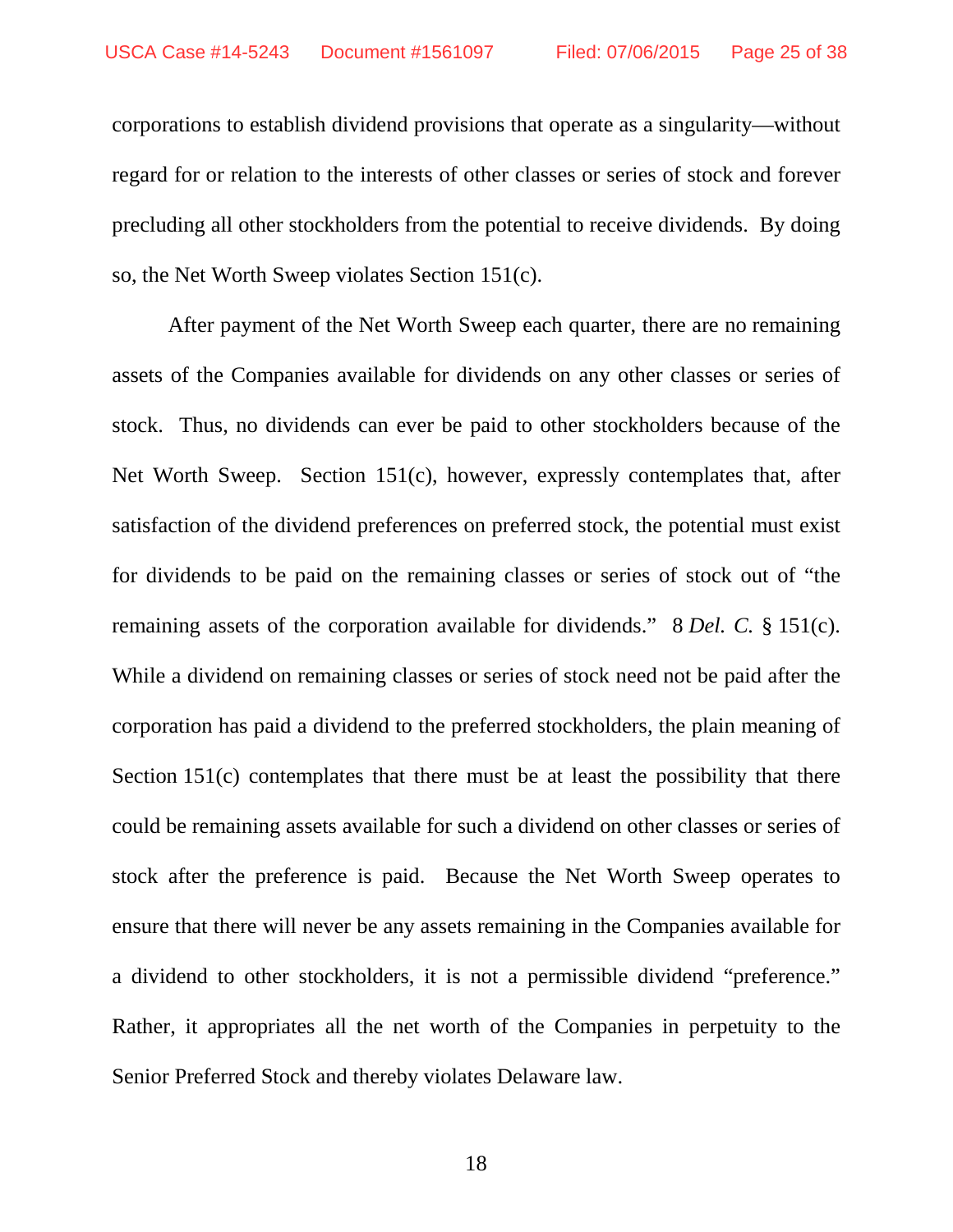#### **IV. The Net Worth Sweep Is Void And Unenforceable**

Because the Net Worth Sweep violates Section 151(c) of the DGCL, the dividend feature of the Senior Preferred Stock is void and unenforceable. *See, e.g., Shintom*, 888 A.2d at 228 ("Preferred shares that do not comport with the statutory requirements of the Delaware General Corporation law are void."); *Cigna Health & Life Ins. Co. v. Audax Health Solutions, Inc.*, 107 A.3d 1082, 1099 (Del. Ch. 2014) (holding that indemnification obligation that violated 8 *Del. C*. § 251 was void and unenforceable).

Nor can the Net Worth Sweep, under Delaware law, be salvaged retroactively by equitable doctrines, whether upon remand to the District Court or otherwise. In cases involving DGCL statutory violations such as present here, equitable doctrines cannot be used to turn back the clock and validate otherwise void corporate acts. *See, e.g., STAAR Surgical*, 588 A.2d at 1137 (a "court cannot imbue void stock with the attributes of valid shares"); *Waggoner v. Laster*, 581 A.2d 1127, 1137 (Del. 1990) ("Estoppel, however, has no application in cases where the ... action approved by the directors or stockholders is illegal or void."); *Liebermann v. Frangiosa*, 844 A.2d 992, 1004 (Del. Ch. 2002) ("[Delaware] case law has refused to overlook the statutory invalidity of stock even in situations when that might generate an inequitable result."). Accordingly, under Delaware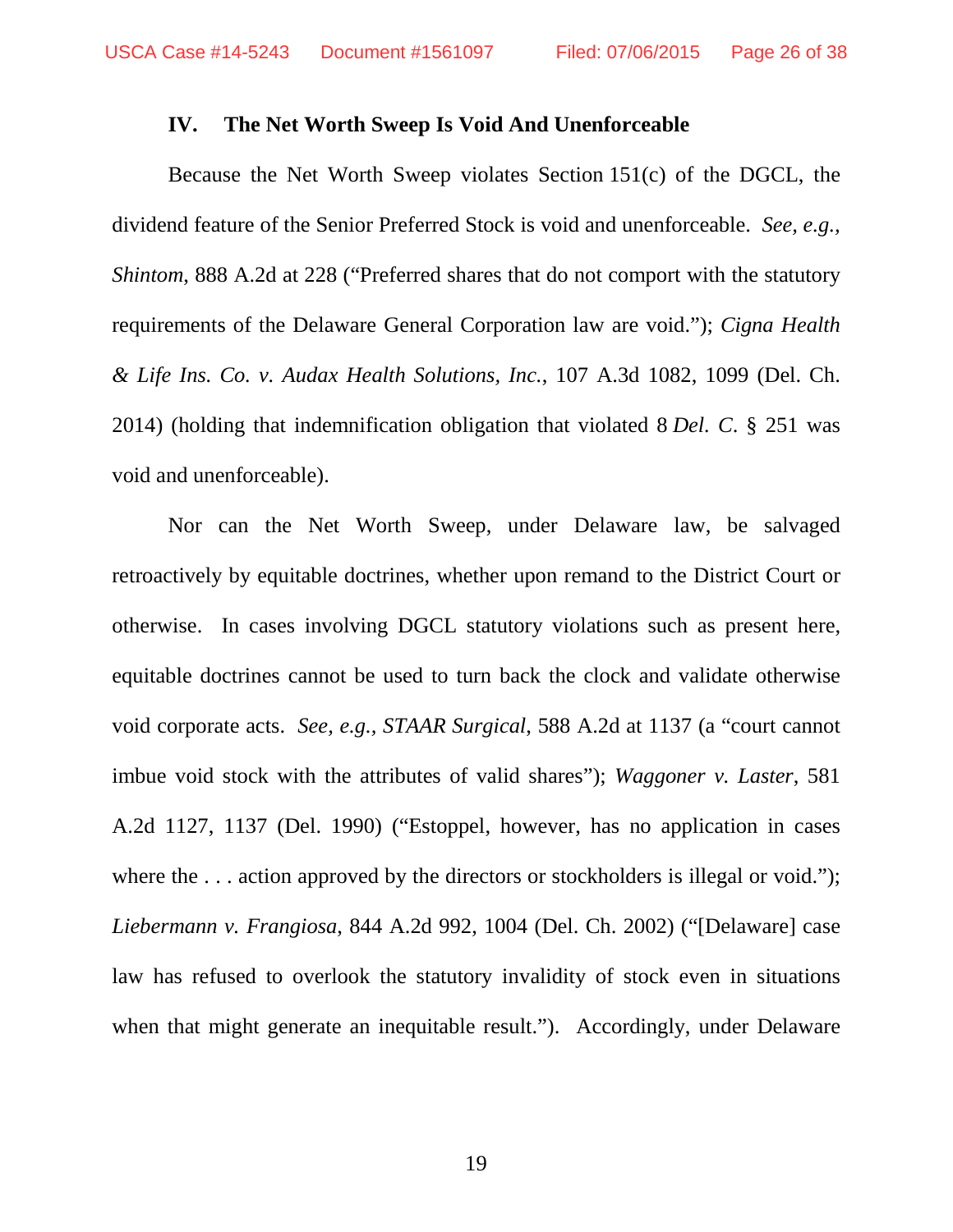law, the statutory invalidity of the Net Worth Sweep cannot be remedied retroactively by equitable doctrines. $^{21}$ 

### **CONCLUSION**

Preferred stock cannot be given a cumulative dividend right equal to all the net worth of a corporation in perpetuity. For the foregoing reasons, the undersigned respectfully submits that this Court should hold that the Net Worth Sweep is void *ab initio* and unenforceable under the corporate law governing the Companies and, accordingly, reverse the decision of the District Court.

Respectfully submitted,

*/s/ Myron T. Steele*

Myron T. Steele **POTTER ANDERSON & CORROON LLP** 1313 North Market Street,  $6^{th}$  Floor Wilmington, DE 19801 Tel: (302) 984-6030 Fax: (302) 658-1192

*Counsel for Amicus Curiae Center for Individual Freedom*

Dated: July 6, 2015

<sup>&</sup>lt;sup>21</sup> However, "[g]iven the contractual nature of preferred stock, ... where one term of preferred stock is unenforceable but the preferred stock is otherwise valid, the preferred stock is not void." David A. Drexler, Lewis S. Black, Jr. & A. Gilchrist Sparks III, *Delaware Corporation Law & Practice*, § 17.01[3] at 17-8 (2014); *see also Hildreth v. Castle Dental Ctrs., Inc.*, 939 A.2d 1281, 1283-84 (Del. 2007) (invalid term in preferred stock agreement did not render preferred shares or contract void). Therefore, while the Net Worth Sweep is void and unenforceable, the remaining terms of Treasury's Senior Preferred Stock may be enforced.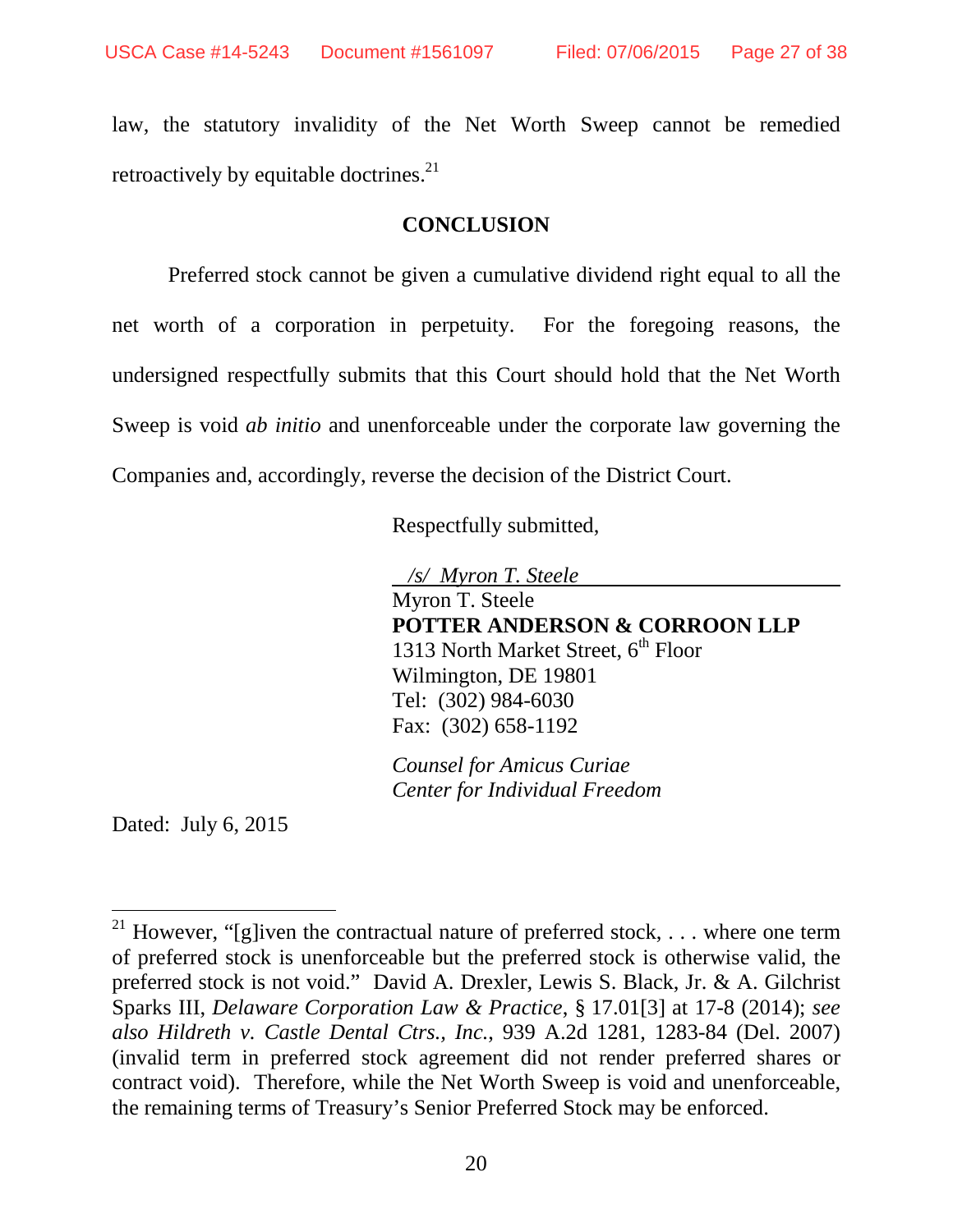### **Certificate of Compliance with Rule 32(a)(7)**

1. This brief complies with the type-volume limitation of Fed. R. App. P. 29(d) because the brief contains 5,363 words, less than half the length permissible for the principal brief, excluding the parts of the brief exempted by Fed. R. App. P.  $32(a)(7)(B)(iii)$ .

2. This brief complies with the typeface and type style requirements of Fed. R. App. P.  $32(a)(5)$  and  $(6)$  and D.C. Cir. Rule  $32(a)(1)$  because the brief has been prepared in a proportionally spaced typeface using Microsoft Word 2007 Professional in 14-point Times New Roman.

> */s/ Myron T. Steele* Myron T. Steele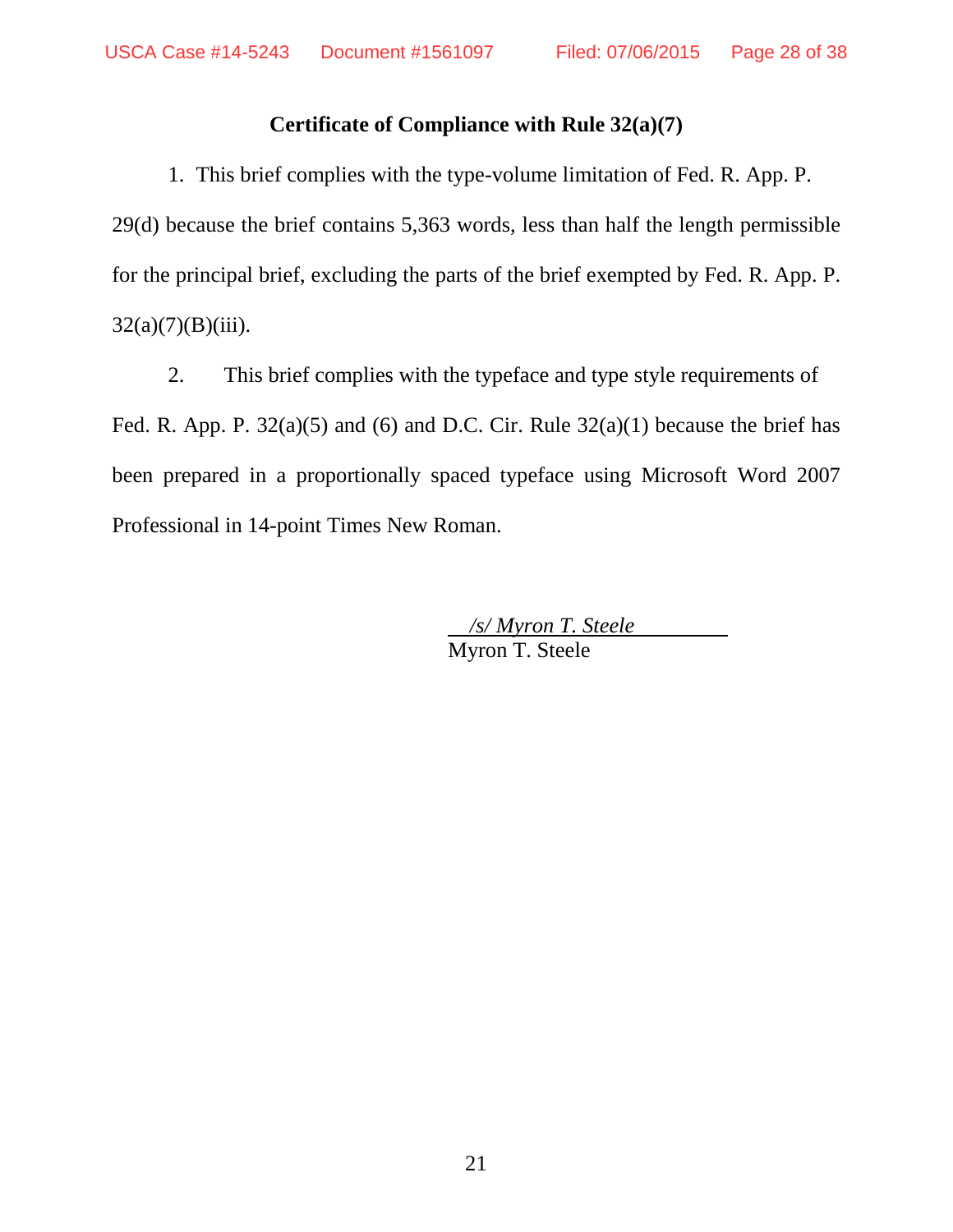# **ADDENDUM OF STATUTORY AUTHORITIES**

## **Table of Contents**

# **Page**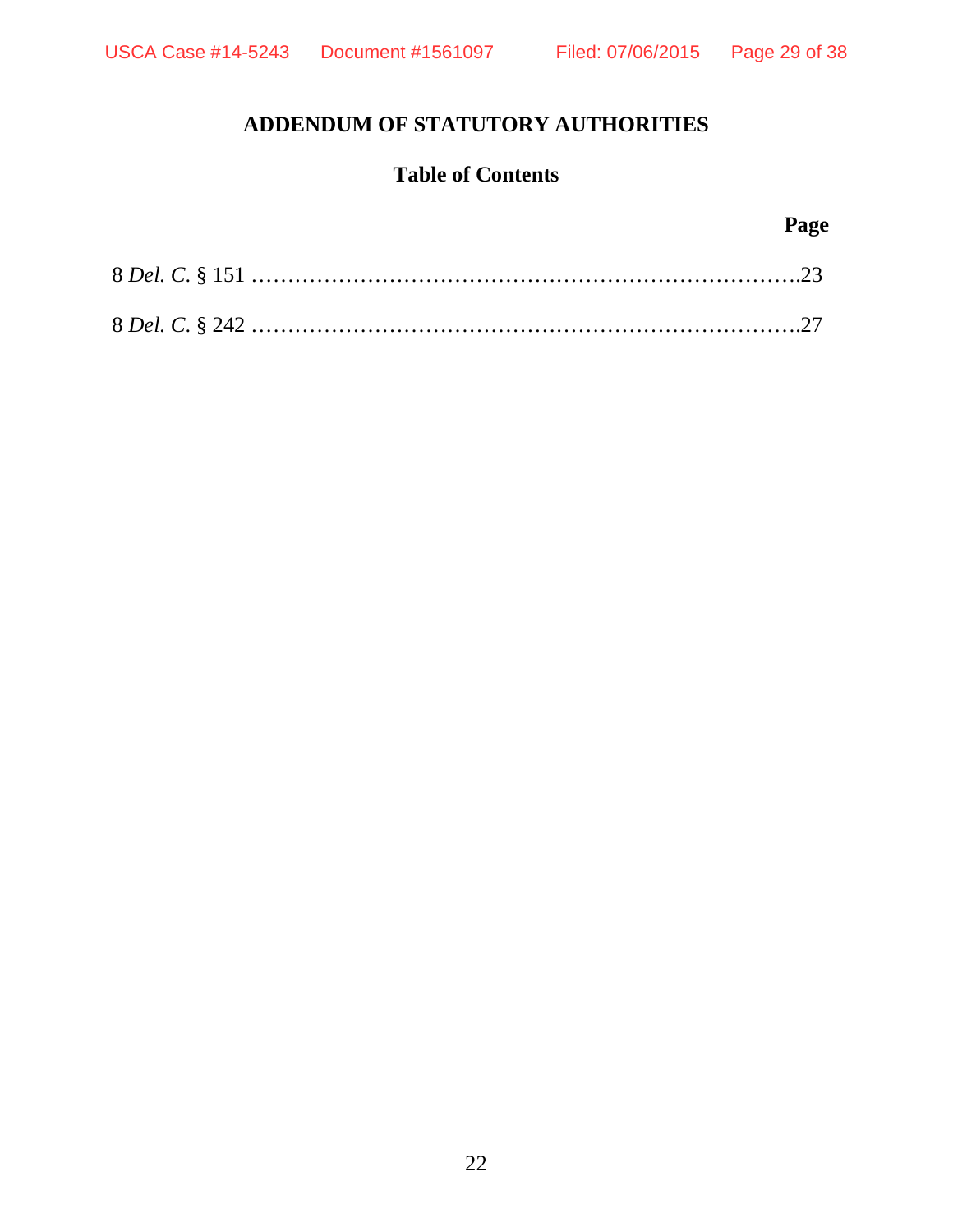#### **§ 151 Classes and series of stock; redemption; rights.**

(a) Every corporation may issue 1 or more classes of stock or 1 or more series of stock within any class thereof, any or all of which classes may be of stock with par value or stock without par value and which classes or series may have such voting powers, full or limited, or no voting powers, and such designations, preferences and relative, participating, optional or other special rights, and qualifications, limitations or restrictions thereof, as shall be stated and expressed in the certificate of incorporation or of any amendment thereto, or in the resolution or resolutions providing for the issue of such stock adopted by the board of directors pursuant to authority expressly vested in it by the provisions of its certificate of incorporation. Any of the voting powers, designations, preferences, rights and qualifications, limitations or restrictions of any such class or series of stock may be made dependent upon facts ascertainable outside the certificate of incorporation or of any amendment thereto, or outside the resolution or resolutions providing for the issue of such stock adopted by the board of directors pursuant to authority expressly vested in it by its certificate of incorporation, provided that the manner in which such facts shall operate upon the voting powers, designations, preferences, rights and qualifications, limitations or restrictions of such class or series of stock is clearly and expressly set forth in the certificate of incorporation or in the resolution or resolutions providing for the issue of such stock adopted by the board of directors. The term "facts," as used in this subsection, includes, but is not limited to, the occurrence of any event, including a determination or action by any person or body, including the corporation. The power to increase or decrease or otherwise adjust the capital stock as provided in this chapter shall apply to all or any such classes of stock.

(b) Any stock of any class or series may be made subject to redemption by the corporation at its option or at the option of the holders of such stock or upon the happening of a specified event; provided however, that immediately following any such redemption the corporation shall have outstanding 1 or more shares of 1 or more classes or series of stock, which share, or shares together, shall have full voting powers. Notwithstanding the limitation stated in the foregoing proviso:

(1) Any stock of a regulated investment company registered under the Investment Company Act of 1940 [15 U.S.C. § 80 a-1 et seq.], as heretofore or hereafter amended, may be made subject to redemption by the corporation at its option or at the option of the holders of such stock.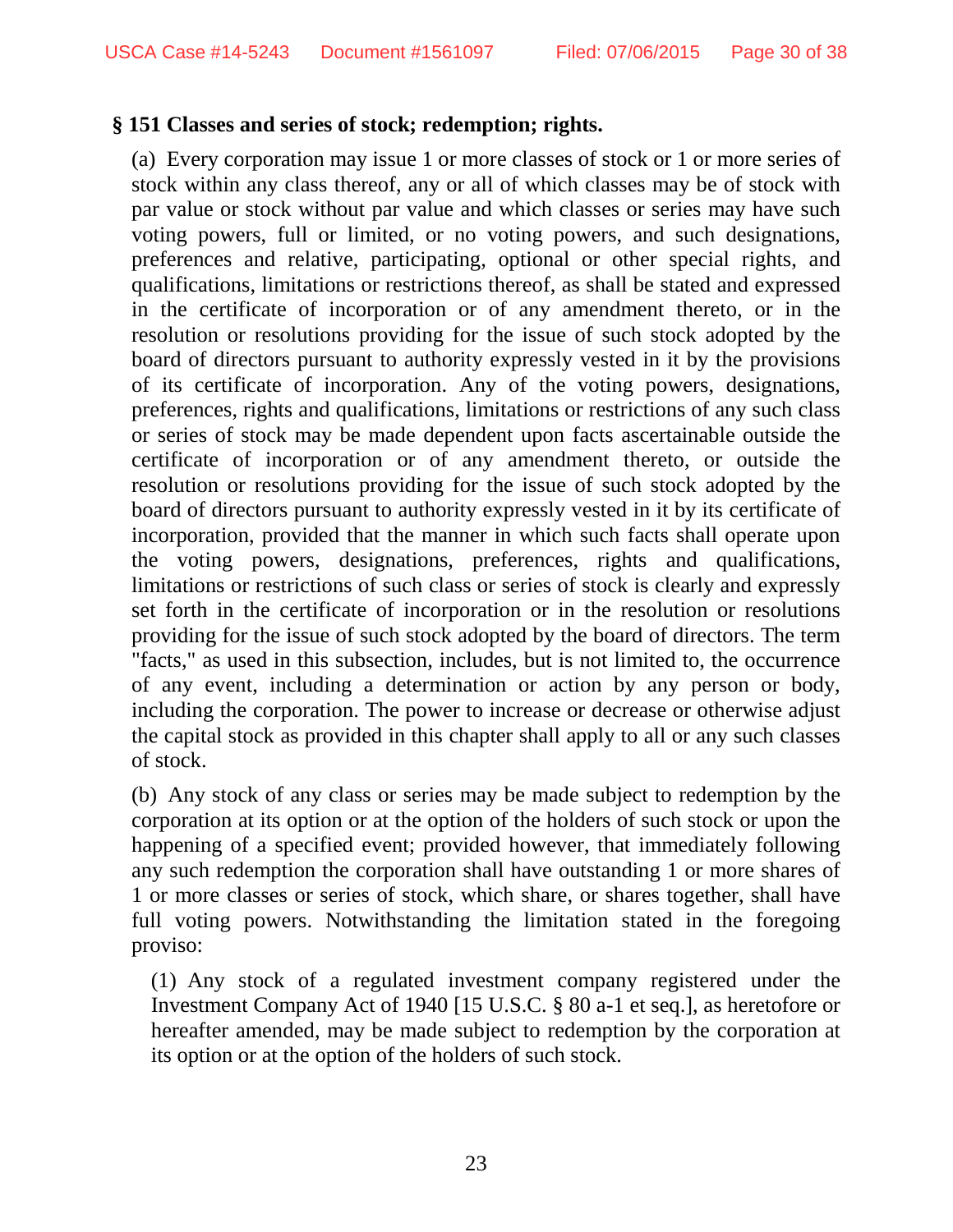(2) Any stock of a corporation which holds (directly or indirectly) a license or franchise from a governmental agency to conduct its business or is a member of a national securities exchange, which license, franchise or membership is conditioned upon some or all of the holders of its stock possessing prescribed qualifications, may be made subject to redemption by the corporation to the extent necessary to prevent the loss of such license, franchise or membership or to reinstate it.

Any stock which may be made redeemable under this section may be redeemed for cash, property or rights, including securities of the same or another corporation, at such time or times, price or prices, or rate or rates, and with such adjustments, as shall be stated in the certificate of incorporation or in the resolution or resolutions providing for the issue of such stock adopted by the board of directors pursuant to subsection (a) of this section.

(c) The holders of preferred or special stock of any class or of any series thereof shall be entitled to receive dividends at such rates, on such conditions and at such times as shall be stated in the certificate of incorporation or in the resolution or resolutions providing for the issue of such stock adopted by the board of directors as hereinabove provided, payable in preference to, or in such relation to, the dividends payable on any other class or classes or of any other series of stock, and cumulative or noncumulative as shall be so stated and expressed. When dividends upon the preferred and special stocks, if any, to the extent of the preference to which such stocks are entitled, shall have been paid or declared and set apart for payment, a dividend on the remaining class or classes or series of stock may then be paid out of the remaining assets of the corporation available for dividends as elsewhere in this chapter provided.

(d) The holders of the preferred or special stock of any class or of any series thereof shall be entitled to such rights upon the dissolution of, or upon any distribution of the assets of, the corporation as shall be stated in the certificate of incorporation or in the resolution or resolutions providing for the issue of such stock adopted by the board of directors as hereinabove provided.

(e) Any stock of any class or of any series thereof may be made convertible into, or exchangeable for, at the option of either the holder or the corporation or upon the happening of a specified event, shares of any other class or classes or any other series of the same or any other class or classes of stock of the corporation, at such price or prices or at such rate or rates of exchange and with such adjustments as shall be stated in the certificate of incorporation or in the resolution or resolutions providing for the issue of such stock adopted by the board of directors as hereinabove provided.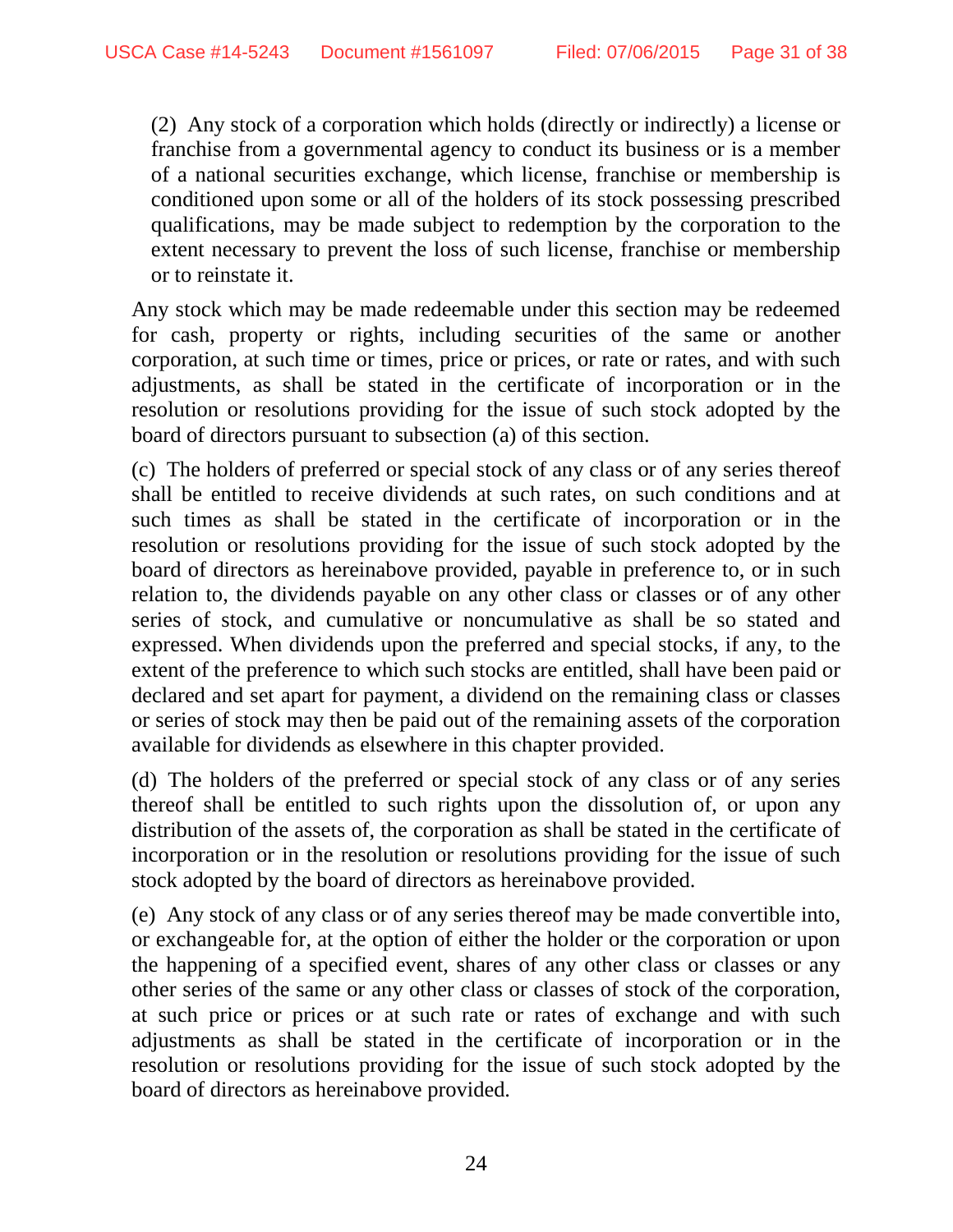(f) If any corporation shall be authorized to issue more than 1 class of stock or more than 1 series of any class, the powers, designations, preferences and relative, participating, optional, or other special rights of each class of stock or series thereof and the qualifications, limitations or restrictions of such preferences and/or rights shall be set forth in full or summarized on the face or back of the certificate which the corporation shall issue to represent such class or series of stock, provided that, except as otherwise provided in § 202 of this title, in lieu of the foregoing requirements, there may be set forth on the face or back of the certificate which the corporation shall issue to represent such class or series of stock, a statement that the corporation will furnish without charge to each stockholder who so requests the powers, designations, preferences and relative, participating, optional, or other special rights of each class of stock or series thereof and the qualifications, limitations or restrictions of such preferences and/or rights. Within a reasonable time after the issuance or transfer of uncertificated stock, the corporation shall send to the registered owner thereof a written notice containing the information required to be set forth or stated on certificates pursuant to this section or § 156, § 202(a) or § 218(a) of this title or with respect to this section a statement that the corporation will furnish without charge to each stockholder who so requests the powers, designations, preferences and relative participating, optional or other special rights of each class of stock or series thereof and the qualifications, limitations or restrictions of such preferences and/or rights. Except as otherwise expressly provided by law, the rights and obligations of the holders of uncertificated stock and the rights and obligations of the holders of certificates representing stock of the same class and series shall be identical.

(g) When any corporation desires to issue any shares of stock of any class or of any series of any class of which the powers, designations, preferences and relative, participating, optional or other rights, if any, or the qualifications, limitations or restrictions thereof, if any, shall not have been set forth in the certificate of incorporation or in any amendment thereto but shall be provided for in a resolution or resolutions adopted by the board of directors pursuant to authority expressly vested in it by the certificate of incorporation or any amendment thereto, a certificate of designations setting forth a copy of such resolution or resolutions and the number of shares of stock of such class or series as to which the resolution or resolutions apply shall be executed, acknowledged, filed and shall become effective, in accordance with § 103 of this title. Unless otherwise provided in any such resolution or resolutions, the number of shares of stock of any such series to which such resolution or resolutions apply may be increased (but not above the total number of authorized shares of the class) or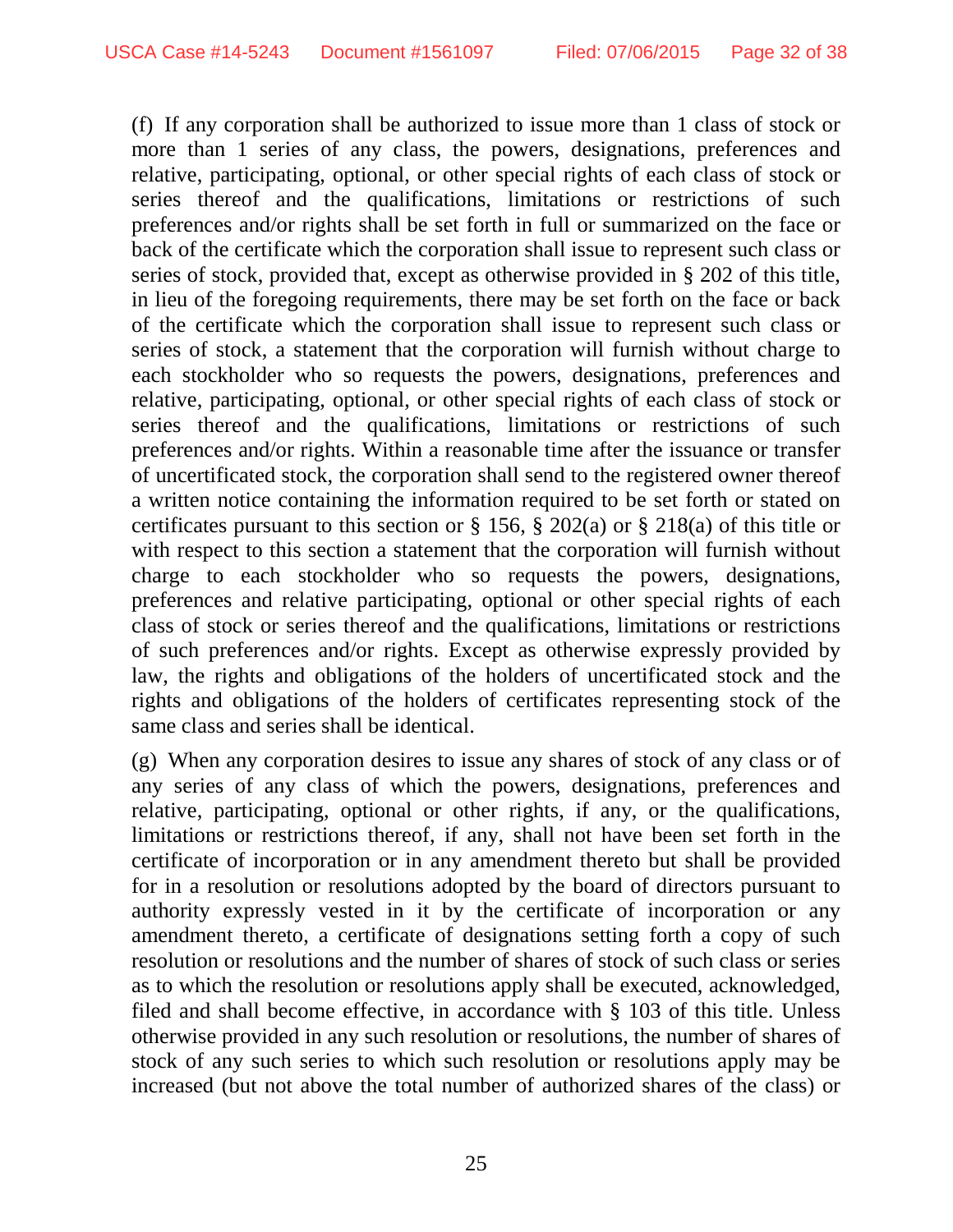decreased (but not below the number of shares thereof then outstanding) by a certificate likewise executed, acknowledged and filed setting forth a statement that a specified increase or decrease therein had been authorized and directed by a resolution or resolutions likewise adopted by the board of directors. In case the number of such shares shall be decreased the number of shares so specified in the certificate shall resume the status which they had prior to the adoption of the first resolution or resolutions. When no shares of any such class or series are outstanding, either because none were issued or because no issued shares of any such class or series remain outstanding, a certificate setting forth a resolution or resolutions adopted by the board of directors that none of the authorized shares of such class or series are outstanding, and that none will be issued subject to the certificate of designations previously filed with respect to such class or series, may be executed, acknowledged and filed in accordance with § 103 of this title and, when such certificate becomes effective, it shall have the effect of eliminating from the certificate of incorporation all matters set forth in the certificate of designations with respect to such class or series of stock. Unless otherwise provided in the certificate of incorporation, if no shares of stock have been issued of a class or series of stock established by a resolution of the board of directors, the voting powers, designations, preferences and relative, participating, optional or other rights, if any, or the qualifications, limitations or restrictions thereof, may be amended by a resolution or resolutions adopted by the board of directors. A certificate which:

- (1) States that no shares of the class or series have been issued;
- (2) Sets forth a copy of the resolution or resolutions; and
- (3) If the designation of the class or series is being changed, indicates the original designation and the new designation,

shall be executed, acknowledged and filed and shall become effective, in accordance with § 103 of this title. When any certificate filed under this subsection becomes effective, it shall have the effect of amending the certificate of incorporation; except that neither the filing of such certificate nor the filing of a restated certificate of incorporation pursuant to § 245 of this title shall prohibit the board of directors from subsequently adopting such resolutions as authorized by this subsection.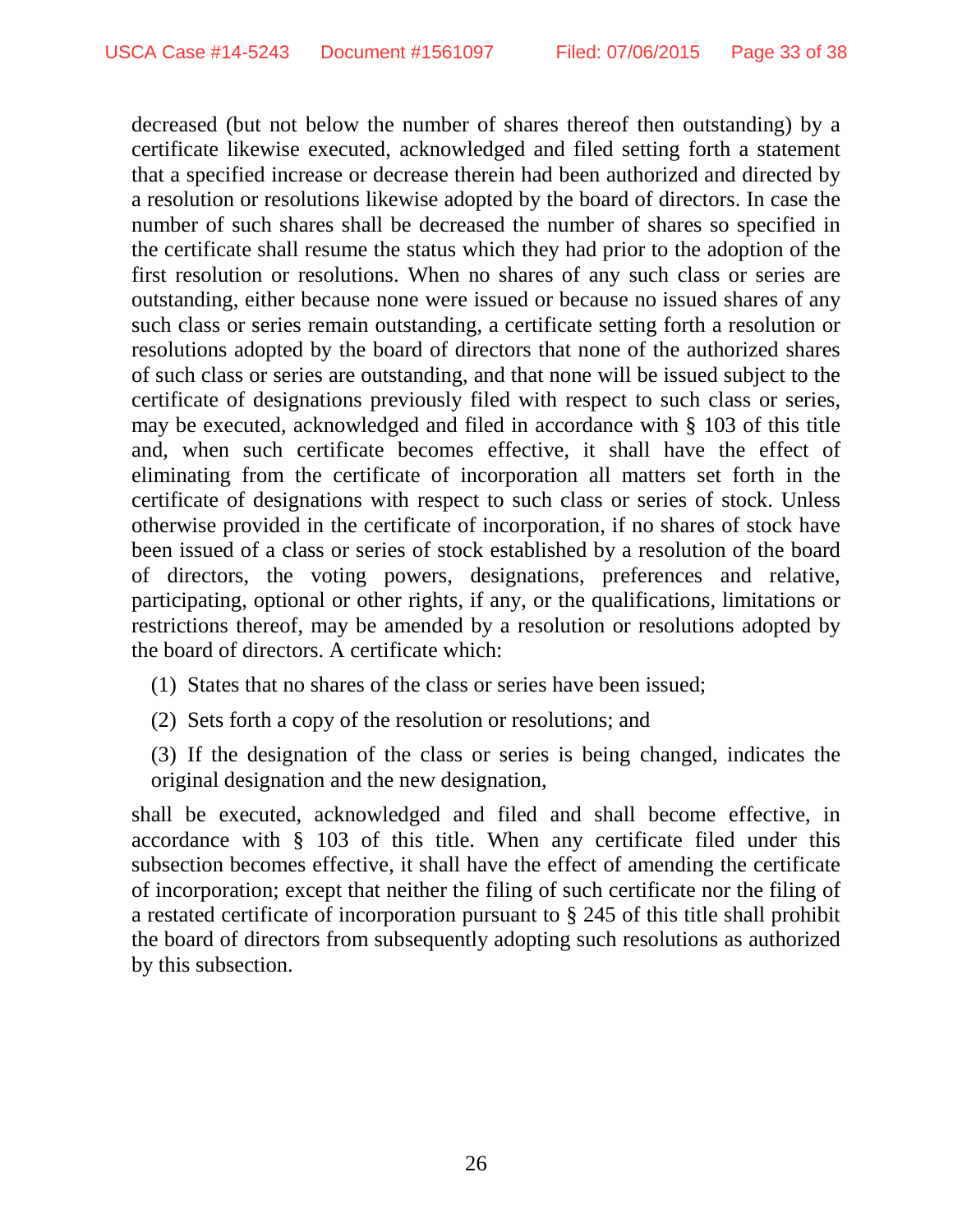## **§ 242 Amendment of certificate of incorporation after receipt of payment for stock; nonstock corporations.**

(a) After a corporation has received payment for any of its capital stock, or after a nonstock corporation has members, it may amend its certificate of incorporation, from time to time, in any and as many respects as may be desired, so long as its certificate of incorporation as amended would contain only such provisions as it would be lawful and proper to insert in an original certificate of incorporation filed at the time of the filing of the amendment; and, if a change in stock or the rights of stockholders, or an exchange, reclassification, subdivision, combination or cancellation of stock or rights of stockholders is to be made, such provisions as may be necessary to effect such change, exchange, reclassification, subdivision, combination or cancellation. In particular, and without limitation upon such general power of amendment, a corporation may amend its certificate of incorporation, from time to time, so as:

(1) To change its corporate name; or

(2) To change, substitute, enlarge or diminish the nature of its business or its corporate powers and purposes; or

(3) To increase or decrease its authorized capital stock or to reclassify the same, by changing the number, par value, designations, preferences, or relative, participating, optional, or other special rights of the shares, or the qualifications, limitations or restrictions of such rights, or by changing shares with par value into shares without par value, or shares without par value into shares with par value either with or without increasing or decreasing the number of shares, or by subdividing or combining the outstanding shares of any class or series of a class of shares into a greater or lesser number of outstanding shares; or

(4) To cancel or otherwise affect the right of the holders of the shares of any class to receive dividends which have accrued but have not been declared; or

(5) To create new classes of stock having rights and preferences either prior and superior or subordinate and inferior to the stock of any class then authorized, whether issued or unissued; or

(6) To change the period of its duration; or

(7) To delete:

a. Such provisions of the original certificate of incorporation which named the incorporator or incorporators, the initial board of directors and the original subscribers for shares; and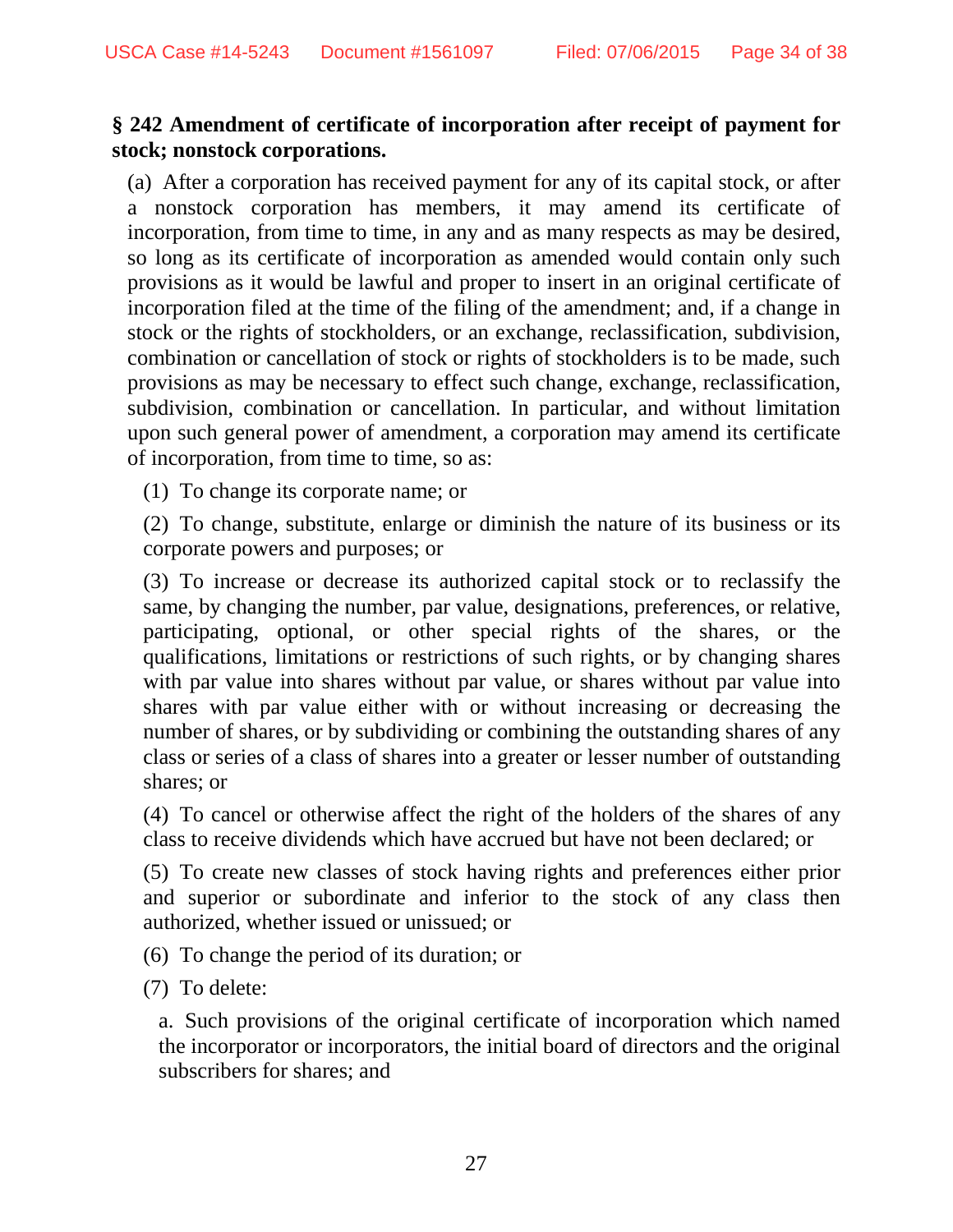b. Such provisions contained in any amendment to the certificate of incorporation as were necessary to effect a change, exchange, reclassification, subdivision, combination or cancellation of stock, if such change, exchange, reclassification, subdivision, combination or cancellation has become effective.

Any or all such changes or alterations may be effected by 1 certificate of amendment.

(b) Every amendment authorized by subsection (a) of this section shall be made and effected in the following manner:

(1) If the corporation has capital stock, its board of directors shall adopt a resolution setting forth the amendment proposed, declaring its advisability, and either calling a special meeting of the stockholders entitled to vote in respect thereof for the consideration of such amendment or directing that the amendment proposed be considered at the next annual meeting of the stockholders; provided, however, that unless otherwise expressly required by the certificate of incorporation, no meeting or vote of stockholders shall be required to adopt an amendment that effects only changes described in paragraph (a)(1) or (7) of this section. Such special or annual meeting shall be called and held upon notice in accordance with § 222 of this title. The notice shall set forth such amendment in full or a brief summary of the changes to be effected thereby unless such notice constitutes a notice of internet availability of proxy materials under the rules promulgated under the Securities Exchange Act of 1934 [15 U.S.C. § 78a et seq.]. At the meeting a vote of the stockholders entitled to vote thereon shall be taken for and against any proposed amendment that requires adoption by stockholders. If no vote of stockholders is required to effect such amendment, or if a majority of the outstanding stock entitled to vote thereon, and a majority of the outstanding stock of each class entitled to vote thereon as a class has been voted in favor of the amendment, a certificate setting forth the amendment and certifying that such amendment has been duly adopted in accordance with this section shall be executed, acknowledged and filed and shall become effective in accordance with § 103 of this title.

(2) The holders of the outstanding shares of a class shall be entitled to vote as a class upon a proposed amendment, whether or not entitled to vote thereon by the certificate of incorporation, if the amendment would increase or decrease the aggregate number of authorized shares of such class, increase or decrease the par value of the shares of such class, or alter or change the powers, preferences, or special rights of the shares of such class so as to affect them adversely. If any proposed amendment would alter or change the powers, preferences, or special rights of 1 or more series of any class so as to affect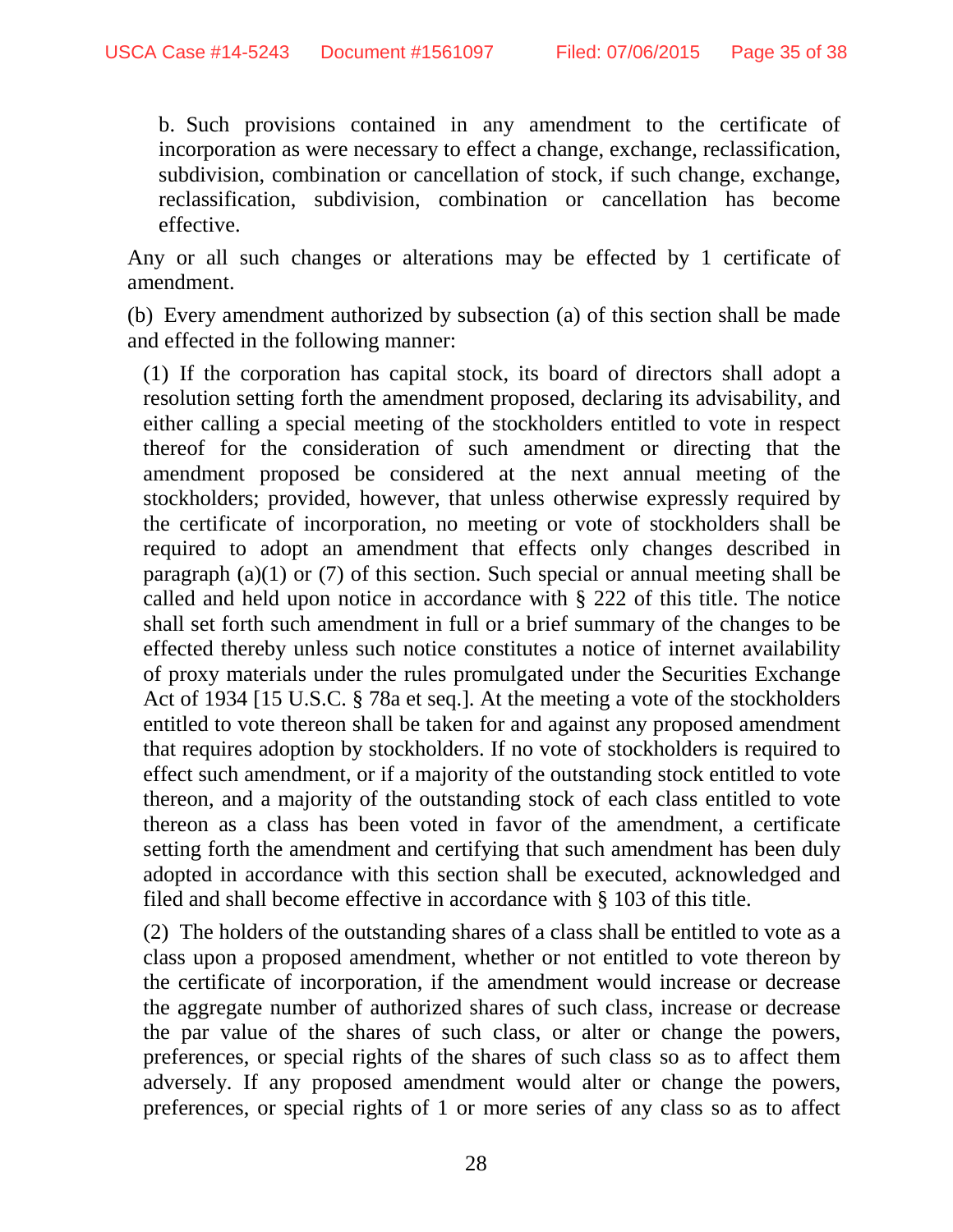them adversely, but shall not so affect the entire class, then only the shares of the series so affected by the amendment shall be considered a separate class for the purposes of this paragraph. The number of authorized shares of any such class or classes of stock may be increased or decreased (but not below the number of shares thereof then outstanding) by the affirmative vote of the holders of a majority of the stock of the corporation entitled to vote irrespective of this subsection, if so provided in the original certificate of incorporation, in any amendment thereto which created such class or classes of stock or which was adopted prior to the issuance of any shares of such class or classes of stock, or in any amendment thereto which was authorized by a resolution or resolutions adopted by the affirmative vote of the holders of a majority of such class or classes of stock.

(3) If the corporation is a nonstock corporation, then the governing body thereof shall adopt a resolution setting forth the amendment proposed and declaring its advisability. If a majority of all the members of the governing body shall vote in favor of such amendment, a certificate thereof shall be executed, acknowledged and filed and shall become effective in accordance with § 103 of this title. The certificate of incorporation of any nonstock corporation may contain a provision requiring any amendment thereto to be approved by a specified number or percentage of the members or of any specified class of members of such corporation in which event such proposed amendment shall be submitted to the members or to any specified class of members of such corporation in the same manner, so far as applicable, as is provided in this section for an amendment to the certificate of incorporation of a stock corporation; and in the event of the adoption thereof by such members, a certificate evidencing such amendment shall be executed, acknowledged and filed and shall become effective in accordance with § 103 of this title.

(4) Whenever the certificate of incorporation shall require for action by the board of directors of a corporation other than a nonstock corporation or by the governing body of a nonstock corporation, by the holders of any class or series of shares or by the members, or by the holders of any other securities having voting power the vote of a greater number or proportion than is required by any section of this title, the provision of the certificate of incorporation requiring such greater vote shall not be altered, amended or repealed except by such greater vote.

(c) The resolution authorizing a proposed amendment to the certificate of incorporation may provide that at any time prior to the effectiveness of the filing of the amendment with the Secretary of State, notwithstanding authorization of the proposed amendment by the stockholders of the corporation or by the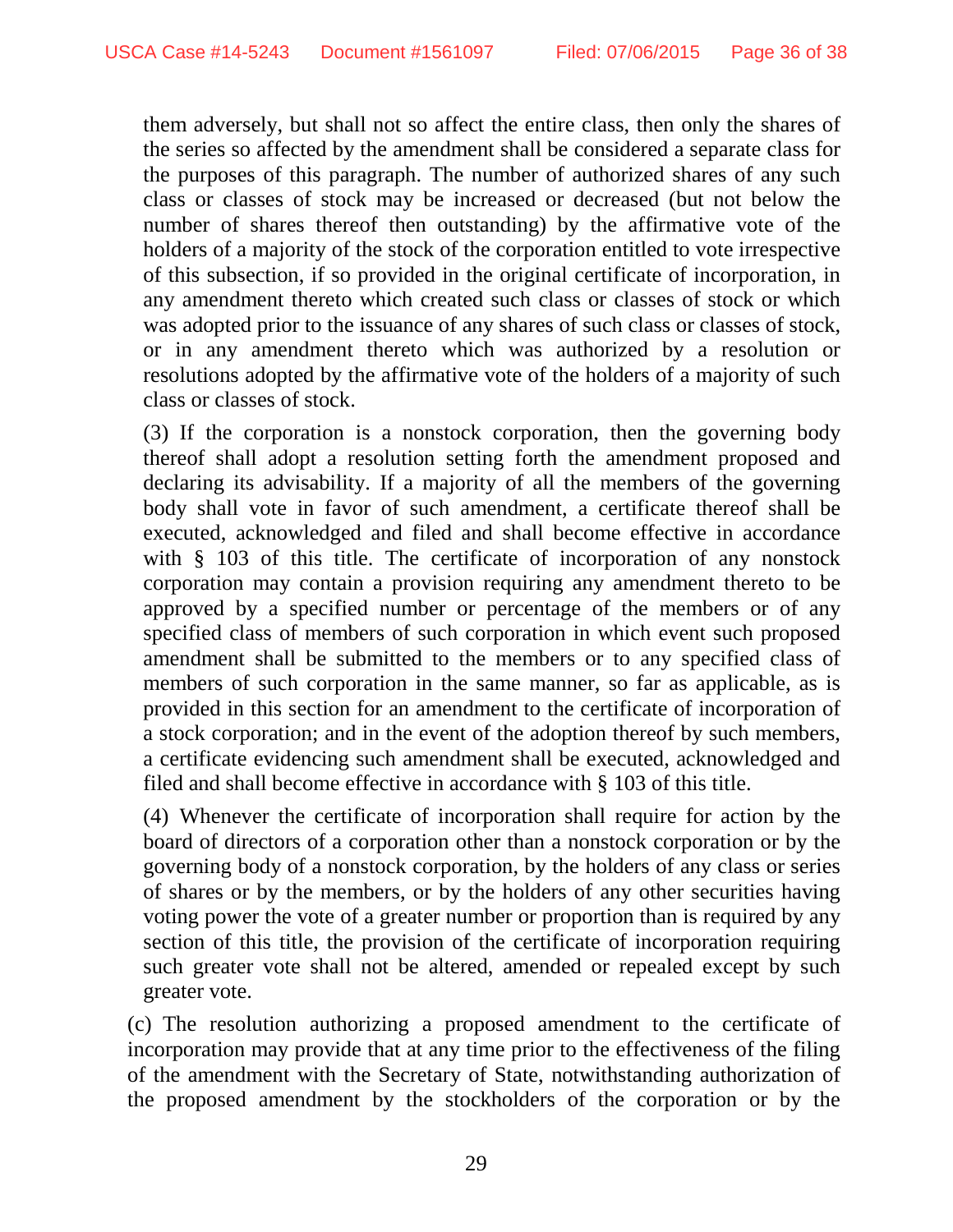members of a nonstock corporation, the board of directors or governing body may abandon such proposed amendment without further action by the stockholders or members.